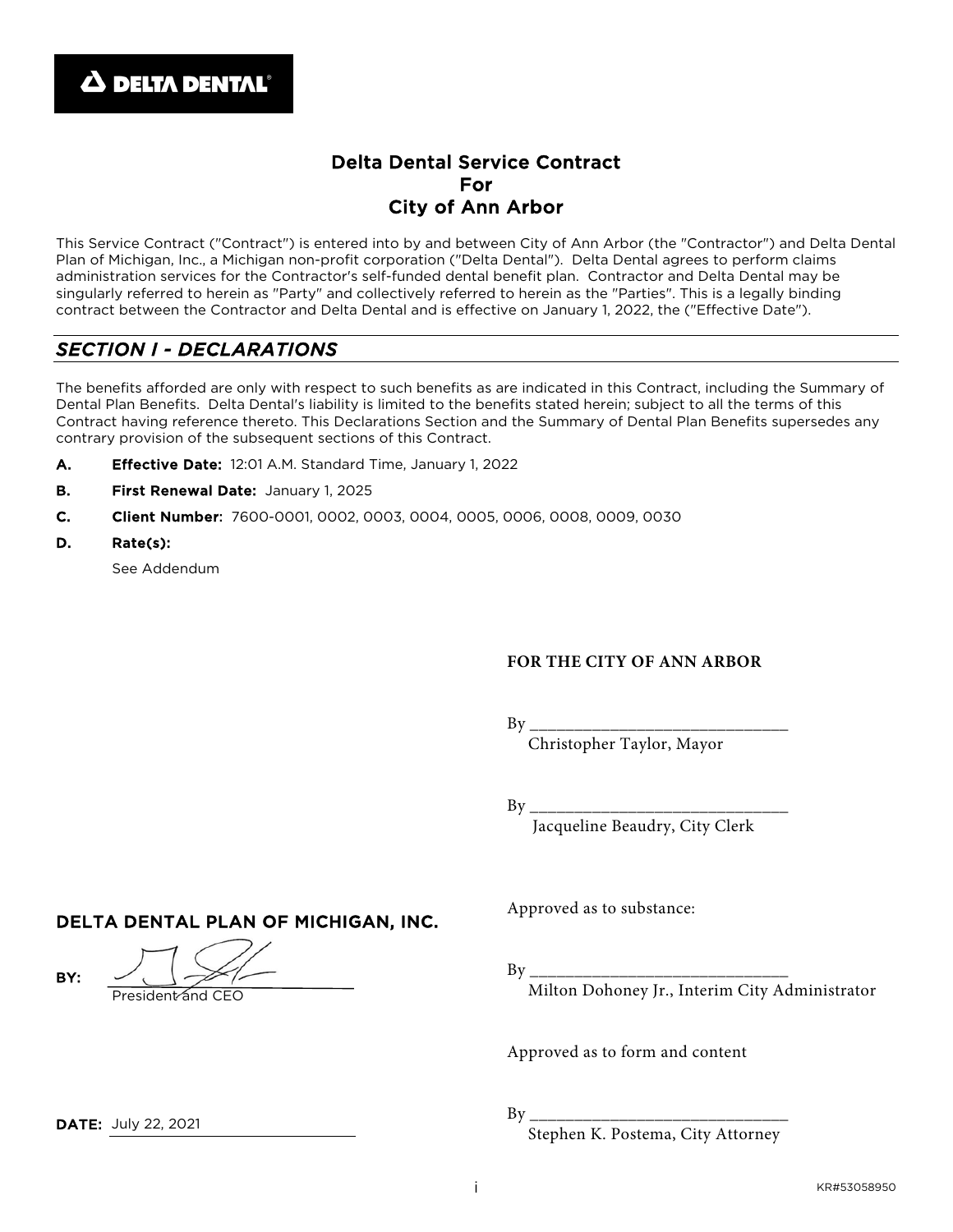## ADDENDUM

City of Ann Arbor 7600-0001, 0002, 0003, 0004, 0005, 0006, 0008, 0009, 0030 January 1, 2022

#### D. Rate(s):

Administrative Service Fee: Composite - \$6.98 per month per Enrollee for both the 2022 and 2023 Contracts.

There will be an overall rate cap of 4.5 percent applied to the 2024 contract.

This rate is contingent upon 100 percent enrollment of the eligible members of the defined group and their eligible dependents. In addition to the Administrative Service Fee, Delta Dental shall invoice Contractor for Cost of Claims for the preceding month on the first (1st) of each month. Payment shall be due on or before the twentieth (20th) of that month. Rates do not include any applicable claims taxes.

We have also reviewed the amount of your deposit held in the account established for payment of claims. We have concluded that your current prefund of \$51,000 is sufficient for your projected claims payments. Adjustment of your deposit is not required.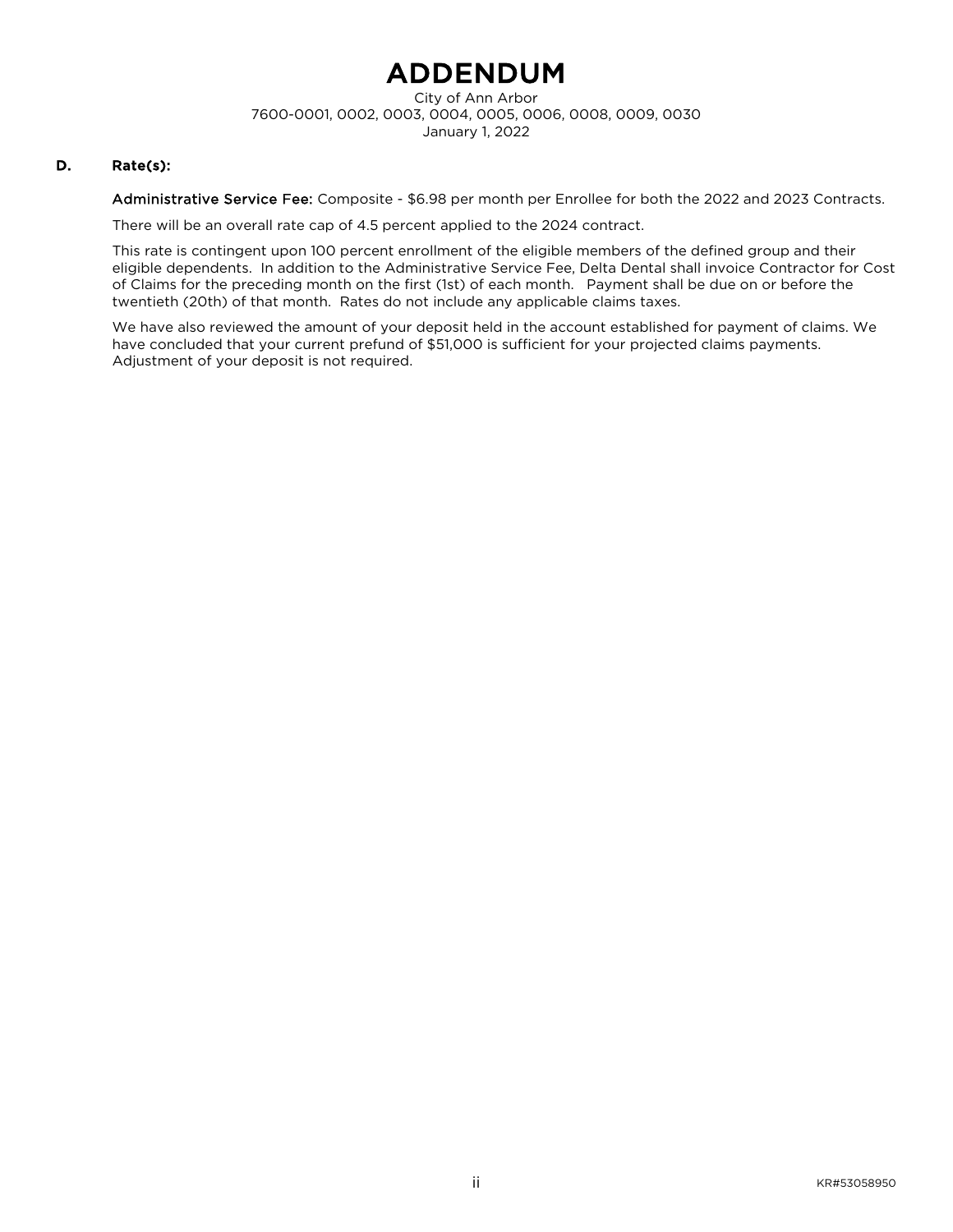## SECTION II - DEFINITIONS

The following words and terms have the following meanings unless the context or use clearly indicates another meaning or intent. Capitalized words and terms not defined below are defined in the Certificate.

ADMINISTRATIVE SERVICE FEE means the fee charged by Delta Dental for the administrative services performed under this Contract.

BENEFIT MANAGER TOOLKIT means Delta Dental's online portal used for eligibility updates and Dental Plan information.

COBRA means the Consolidated Omnibus Budget Reconciliation Act of 1985, as amended.

CONTRACT means this document, including the Certificate and applicable Summary(ies) of Dental Plan Benefits (the terms of which are incorporated herein), the materials submitted by the Contractor in applying for coverage, and, if applicable, any appendices, supplements, riders, successor agreements, renewal letters, or renewals now or hereafter issued or executed.

COST OF CLAIMS means the total amount of Claims payments made by Delta Dental for Covered Services for which the Contractor must reimburse Delta Dental.

ERISA means the Employee Retirement Income Security Act of 1974, as amended.

## SECTION III - FIDUCIARY RESPONSIBILITY

Delta Dental will serve as the claims fiduciary for the Dental Plan. Delta Dental shall at all times act in the best interests of Contractor in a manner that is in accordance with the terms and conditions of the Dental Plan and all applicable law. Delta Dental will employ its expertise, knowledge and experience in performing claims administration and related services. Delta Dental will perform its obligations under this Contract with the skill, care, prudence and diligence under the circumstances then prevailing that a prudent claims fiduciary acting in a like capacity and familiar with like matters would use in the conduct of an enterprise of like character with like aims, and will perform all of its duties as a claims fiduciary with integrity and fidelity and in a truthful, accurate and honest manner. In the event final claims determinations are made by any other entity, Delta Dental shall not be a fiduciary with respect to such determinations. Furthermore, to the extent that Delta Dental is deemed to possess any plan assets of the Dental Plan, Delta Dental will be a fiduciary with respect to such assets to the extent that Delta Dental exercises discretion and control over such assets. Except as otherwise stated herein, Delta Dental shall not have any further discretionary authority or control respecting the management of the Dental Plan or the Dental Plan's assets, if any, and the Contractor retains all responsibility and authority, including all other fiduciary responsibilities for operation of the Dental Plan.

## SECTION IV - ELIGIBILITY AND ENROLLMENT

- A. Contractor shall have sole responsibility for determining the eligibility of, and shall manage the enrollment, disenrollment, and contribution obligations of all Members.
- B. As a condition of enrollment, the Contractor shall require all Members to provide Delta Dental with all information needed to process claims and administer Benefits. Such information may include, but not be limited to, the Member's dental records. In the event a Member fails and/or refuses to provide Delta Dental with requested information, Delta Dental may place the Member's coverage on hold.
- C. Contractor shall provide Delta Dental with an initial eligibility upload of all Members. Such eligibility upload shall be in a form and format acceptable to Delta Dental. Thereafter, Contractor shall provide Delta Dental with eligibility updates on an as needed basis, which in no event shall be less than monthly. Contractor shall promptly respond to any requests for information made by Delta Dental concerning the eligibility of a Member.
- D. Contractor shall be solely responsible for the accuracy and delivery of all eligibility information submitted to Delta Dental. Delta Dental shall not be liable for any losses or damages resulting from eligibility information provided by Contractor and/or any other third party.
- E. Unless otherwise stated in the Declarations Section of this Contract, no retroactive eligibility updates will be accepted for an effective date more than six months from the date of notification. If the Contractor requests that a Enrollee's eligibility be terminated retroactively and a claim was incurred for that Enrollee or that Enrollee's Dependent after the requested termination date, the Enrollee's eligibility will continue until the end of the month in which the claim occurred, and Contractor shall be responsible for all Cost of Claims and applicable Administrative Service fees for services that were rendered to the Enrollee or Dependent up until the effective termination date. In addition, in the event that an Enrollee or Dependent is retroactively added, Contractor shall be responsible for all Cost of Claims and applicable Administrative Service fees for services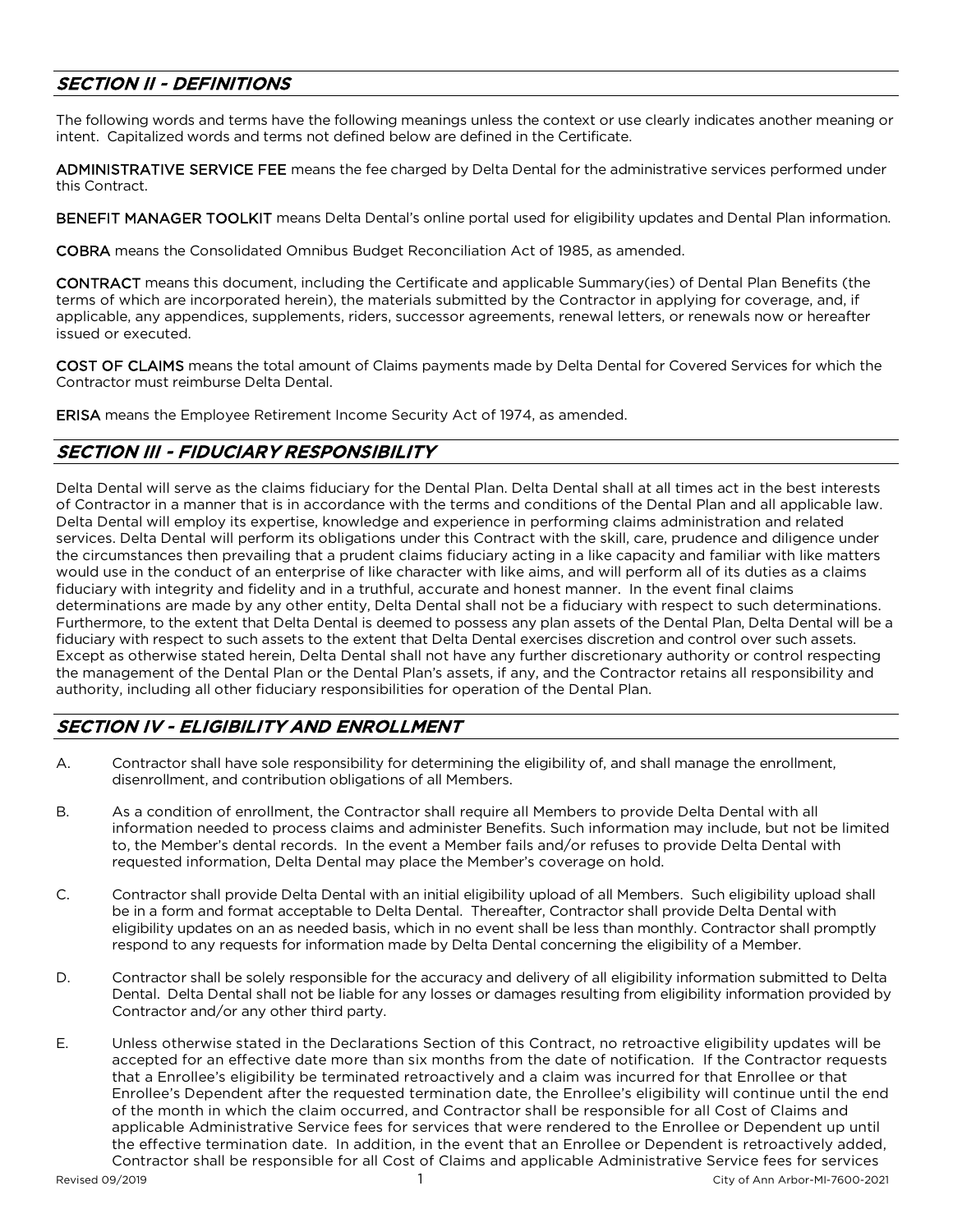that were rendered to the Enrollee or Dependent from the effective addition date forward.

- F. Upon reasonable prior written notice, Delta Dental shall have the right to audit the accuracy of Contractor's eligibility information. Contractor's refusal to permit such audit shall be deemed a material breach of this Contract.
- G. Contractor shall be solely responsible for identifying Members entitled to COBRA continuation benefits. Contractor shall provide all required notices, collect all necessary payments, and otherwise administer all facets of its COBRA program. In the event that Contractor continues to provide eligibility information to Delta Dental for a Member during the COBRA election period, as opposed to terminating coverage and then retroactively reinstating a Member upon the Member's election of COBRA coverage, Contractor shall be liable for any Claim paid during that period if the Member ultimately does not elect COBRA coverage.
- H. In the event that a Member undergoes a change in eligibility, Contractor must notify Delta Dental of such change. Any failure by Contractor to provide timely notice of eligibility changes may result in Benefits being improperly administered. Contractor shall be solely responsible for such failures. Contractor must notify Delta Dental immediately for any change in a Member's eligibility. In the event Contractor does not notify Delta Dental immediately, Contractor shall be responsible for any paid Claims.
- I. If the Contractor elects to transmit eligibility information via the Benefit Manager Toolkit, Contractor shall execute all proper authorization forms prior to accessing Delta Dental's systems.
- J. Delta Dental will deliver to the Contractor an electronic copy of the Certificate for distribution to each Enrollee, unless otherwise agreed to in writing by the Parties.
- K. The Contractor will timely distribute to each of its Enrollees the Certificates and other information provided by Delta Dental regarding the Benefits available under this Contract, unless otherwise agreed to in writing by the Parties.
- L. Delta Dental shall furnish the Contractor with enrollment forms and related informational materials necessary and appropriate to enroll the Contractor's Members. Delta Dental shall provide reasonable assistance to Contractor on an as needed basis during the enrollment process.
- M. In the event of any material changes in enrollment or composition of Members or if invoices are not paid as billed, unless otherwise agreed to in writing, Delta Dental shall have the right in its sole discretion to either:
	- 1. Terminate this Contract pursuant to Section IX; or
	- 2. Propose an adjustment to the Administrative Service Fee. If the proposed adjustment to the Administrative Service Fee is not accepted by Contractor within 30 days of receipt of the proposed adjustment, Delta Dental reserves the right to terminate this Contract.

## SECTION V – COVERED SERVICES

A. Delta Dental shall administer and make payment for Covered Services in accordance with this Contract and the Certificate attached hereto. Contractor may request changes to the Covered Services available to Members by submitting the request in writing to Delta Dental. Changes to Covered Services are subject to Delta Dental's approval and may cause an increase to the Administrative Service Fee. Any changes to Covered Services must be agreed to in writing by Delta Dental prior to implementation. Contractor shall be responsible for determining all potential tax consequences relating to the covered benefits it selects.

## SECTION VI - DELTA DENTAL NETWORK

- A. Delta Dental shall provide Members with an established network of dentists ("Participating Dentists") who have agreed to accept Delta Dental's Maximum Approved Fees for Covered Services. Delta Dental has complete discretion when setting the Maximum Approved Fees. For a detailed description of how payment is made, see Section VI of the applicable Certificate.
- B. Delta Dental shall ensure that there are an adequate number of qualified and credentialed Participating Dentists.
- C. Delta Dental is under no obligation to contract with any particular dentist and/or maintain any particular Participating Dentist in its network. In addition, Delta Dental is under no obligation to recommend or refer any dentist to a Member.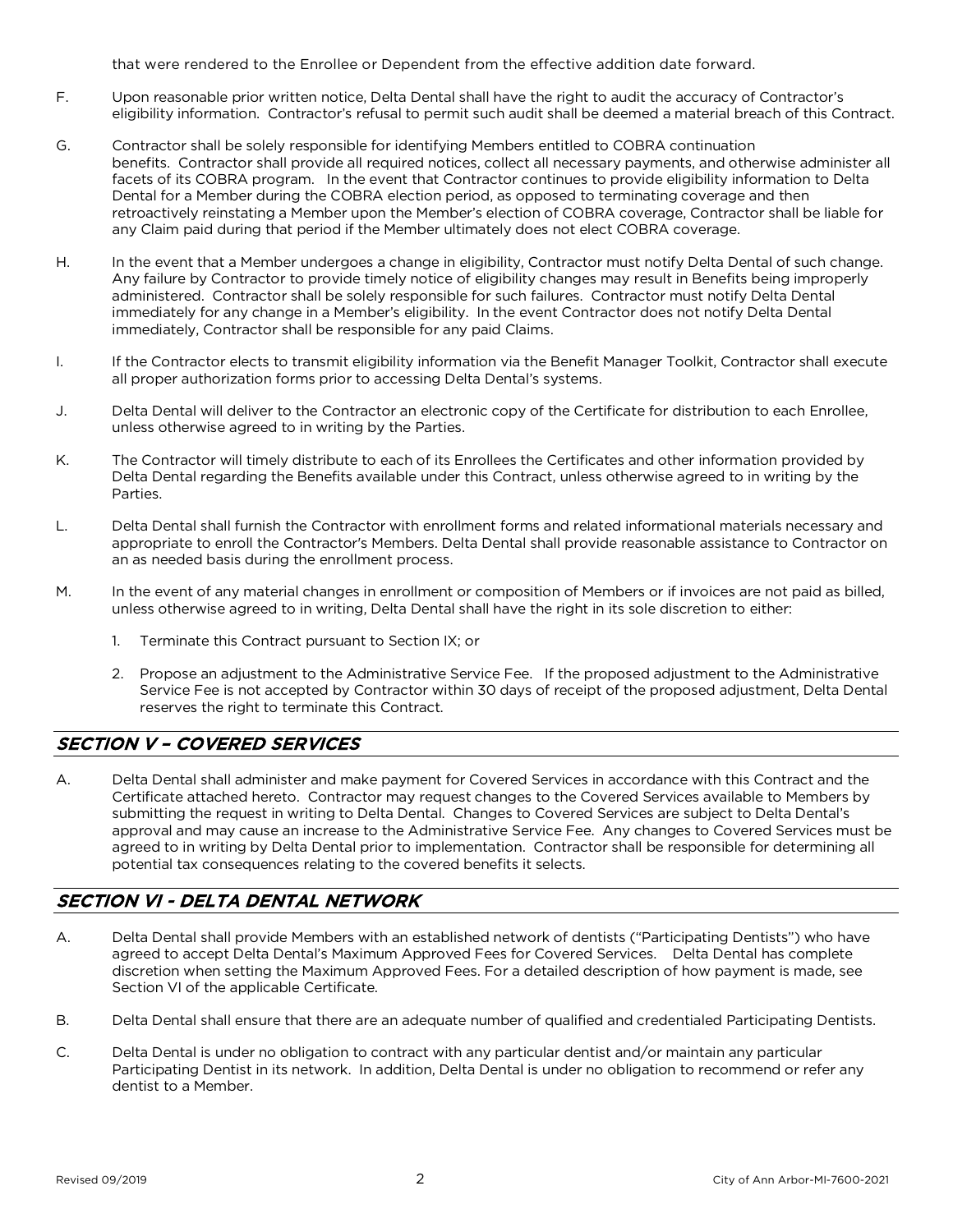- D. Contractor acknowledges and agrees that:
	- 1. Delta Dental does not provide, direct, or control the provision of dental services to Members.
	- 2. All decisions regarding dental services are made solely by the Member and his or her dentist; and
	- 3. Delta Dental does not warrant or guarantee that the dental services received by a Member from his or her dentist will be rendered in accordance with generally accepted standards or procedures.

## SECTION VII - CLAIMS AND APPEALS

- A. Delta Dental will adjudicate and process all clean Claims submitted for Contractor's Dental Plan, in accordance with this Contract, the Certificate and Delta Dental's standard operating procedures. Clean Claims are those Claims that contain all information necessary for Delta Dental to process the Claim. In the event that Delta Dental does not receive a clean Claim, the Claim will be denied and will not be chargeable to the Member if the services were rendered by a Participating Dentist.
- B. Subject to the terms of this Contract and unless otherwise stated in the Declarations Section of this Contract, Delta Dental has complete discretion to process Claims received under Contractor's Dental Plan. As such, Delta Dental shall, without limitation, make determinations regarding:
	- 1. Coordination of benefits;
	- 2. The applicability of Benefit waiting periods, limitations and exclusions; and
	- 3. The quality of care provided to Members by a treating dentist.
- C. Delta Dental shall provide Pre-Treatment Estimates to Members and Participating Dentists upon request as set forth in the Certificate. A Pre-Treatment Estimate is a voluntary and optional process where Delta Dental issues a written estimate of Benefits that may be available under the Dental Plan. A Pre-Treatment Estimate is not a prerequisite or condition for approval of future Benefits payment. Receipt of a Pre-Treatment Estimate does not guarantee payment or coverage, and is not a formal adjudication of a Claim. Pre-Treatment Estimates do not assess whether a Member is specifically eligible for a Covered Service or whether he or she has reached any applicable annual or lifetime maximum payments under the Dental Plan.
- D. Delta Dental will follow established procedures for resolving all adverse Claims determination questions asserted by a dentist or Member as set forth in the Certificate ("Claims Appeal Procedure"). The Claims Appeal Procedure shall contain processes for appealing initial adverse determinations made by Delta Dental. To the extent the Dental Plan is governed by ERISA, Delta Dental's procedures shall comply with ERISA and any regulations or guidelines thereunder. All determinations made according to the Claims Appeal Procedure will be final and binding on the Participating Dentist and the Member, unless otherwise stated in the Declarations Section of this Contract; provided, however, that the Member may exercise any additional legal rights he or she may have.
- E. Payments made directly to a Member as reimbursement for Covered Services under the Dental Plan are for the personal benefit of such Member and cannot be transferred or assigned unless otherwise stated in the Declarations Section of this Contract. Delta Dental shall not honor attempts to assign Benefits unless required by law.
- F. Delta Dental shall use reasonable efforts to recover any overpayments on Contractor's behalf. Delta Dental is under no obligation to engage in litigation in an attempt to recover such payments. Any funds recovered by Delta Dental will be properly credited to Contractor. Notwithstanding the foregoing, Delta Dental will be responsible for any overpayments made due to Delta Dental's negligence or breach of this Contract.
- G. Delta Dental does not insure or underwrite risk for Claims submitted on behalf of Members. The Contractor retains sole responsibility for all Claims properly paid by Delta Dental under this Contract.

## SECTION VIII - PAYMENT

- A. The Contractor agrees to reimburse Delta Dental for the actual Cost of Claims and the invoiced Administrative Service Fee as set forth in the Declarations Section of this Contract. Delta Dental shall not be obligated to accept partial or late payments and acceptance of a partial or late payment will not waive Delta Dental's remedies under this Contract, or otherwise modify the terms herein.
- B. The Contractor shall maintain funds necessary to satisfy its obligations under this Contract.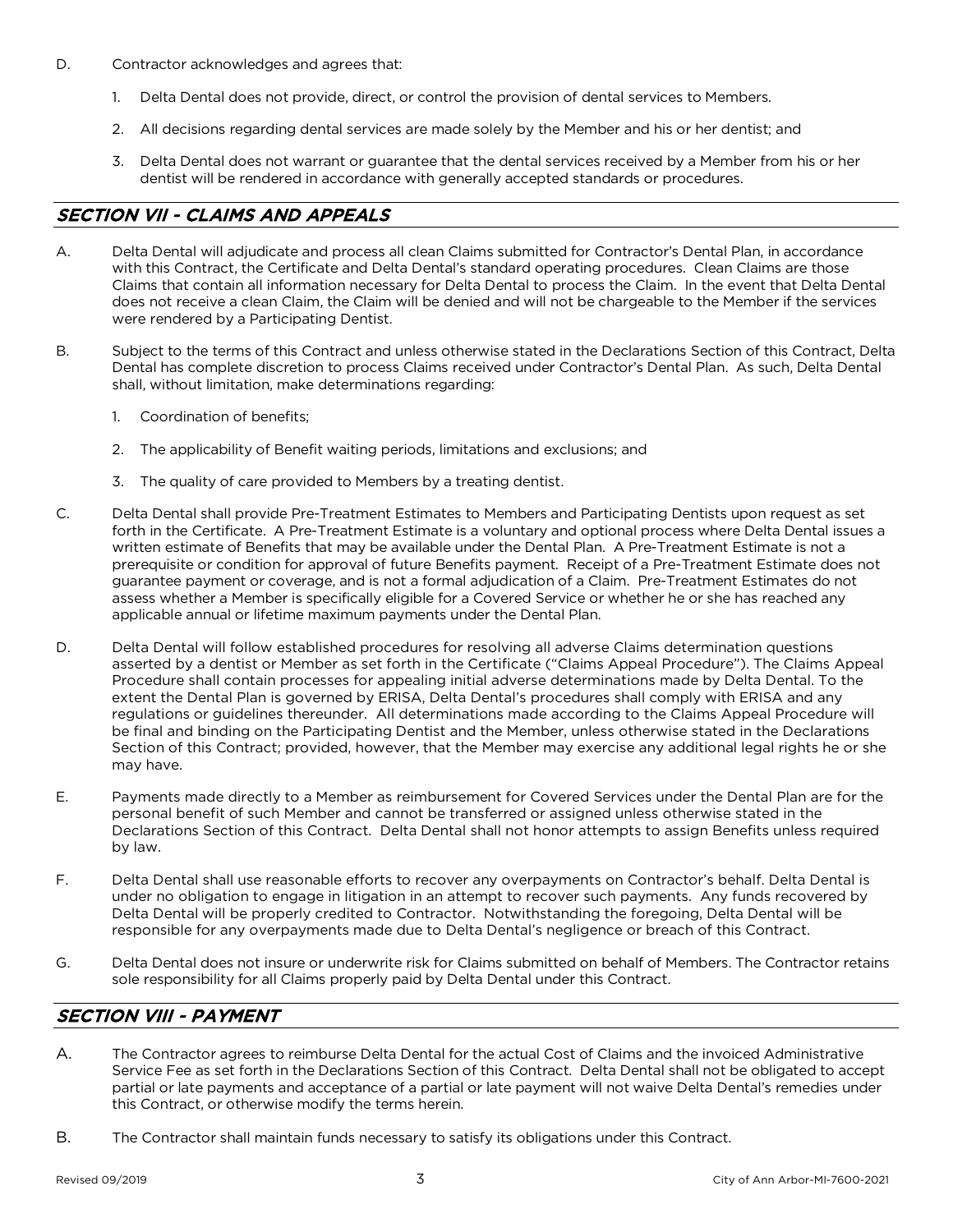- C. Unless otherwise stated in the Declarations Section of this Contract, payment for Administrative Service Fees shall be due on the fifth of each month. An invoice for the current month's Administrative Service Fees shall be sent on or about the third week of the preceding month.
- D. The Contractor is responsible for the full amount of all invoices regardless of any contribution owed by the Members to the Contractor. Delta Dental shall not be responsible for collecting any contributions from Members.
- E. If required by Delta Dental, Contractor shall deposit an amount specified in the Declarations Section of this Contract ("Prefund") with Delta Dental. The Prefund shall serve as a deposit to offset against any untimely or partial payments from Contractor. In the event Delta Dental uses any of the Prefund to offset untimely or partial payments, Delta Dental shall submit an invoice to the Contractor in the amount necessary to replenish the Prefund. If the Contractor fails to timely replenish the Prefund, Delta Dental shall be entitled to all remedies set forth in Section XI.

### SECTION IX - TERM AND TERMINATION

- A. This Contract shall remain in full force and effect for the initial term commencing on the Effective Date and continuing until the First Renewal Date, as specified in the Declarations Section. Thereafter, the Contract may be renewed for subsequent terms as specified in the Declarations Section or in a renewal letter, unless [Contractor][Plan Sponsor] or Delta Dental provides written notice of its intent not to renew at least thirty (30) days prior to the expiration of the then current term.
- B. In the event of a Party's material breach, the non-breaching Party may terminate this Contract by sending written notice to the breaching Party explaining in detail the nature of the breach and providing an opportunity to cure, which in no event shall be less than 30 days. In the event the material breach is not cured within the notice period, the non-breaching party may immediately terminate this Contract.
- C. Unless otherwise stated in the Declarations Section of this Contract, this Contract may be terminated by either Party without cause upon 60 days written notice to the other Party.
- D. There shall be a twelve month run-out period for all Claims incurred prior to the termination date, except in cases where Delta Dental has terminated this Contract for cause. All Claims paid by Delta Dental during this run-out period shall be invoiced to the Contractor in accordance with Section VIII of this Contract. Any Claims for services rendered after the termination date shall be denied. After the conclusion of the twelve month run out period, Claims shall be denied and Delta Dental shall not have any further obligations to the Contractor.
- E. Following the Claims run-out period, Delta Dental shall prepare a final settlement statement and invoice for Contractor. Such settlement statement and invoice shall detail the final amounts due and owing between the Parties including, to the extent applicable, any remaining Prefund deposited by the Contractor, all outstanding Administrative Service Fees and all remaining Claims payments made during the run-out period.
- F. Any false or misleading statements made by either Party shall be considered a material breach of this Contract.

## SECTION X - CONFIDENTIALITY AND DISCLOSURE

- A. The Parties have entered into a Business Associate Agreement regarding the permissible use and disclosure of Member's protected health information as that term is defined by the Health Insurance Portability and Accountability Act of 1996 ("HIPAA") and all subsequent amendments thereto. The Business Associate Agreement is attached as an Addendum hereto.
- B. The Parties acknowledge that in the course of performing under this Contract each Party may be provided with or given access to information, in oral, recorded or written form, that is proprietary and confidential to the other Party (collectively referred to as the "Confidential Information"). Such Confidential Information includes, but is not limited to: information regarding the other Party's management, business, organizational structure, policies, procedures, business relationships, intellectual property, copyrights, patents, trademarks, software, data, databases, system designs, specifications, documentation, code, architecture, structure, algorithms, techniques, processes, protocols, product materials, notes, slides, ideas, Maximum Approved Fees, Allowed Amounts, preferred provider reports, actuarial formulas, providers' personal information, and financial terms of this Contract.
- C. Confidential Information shall not include any information that:
	- 1. Is already known to the Party at the time of the disclosure (as evidenced by written documentation existing at that time);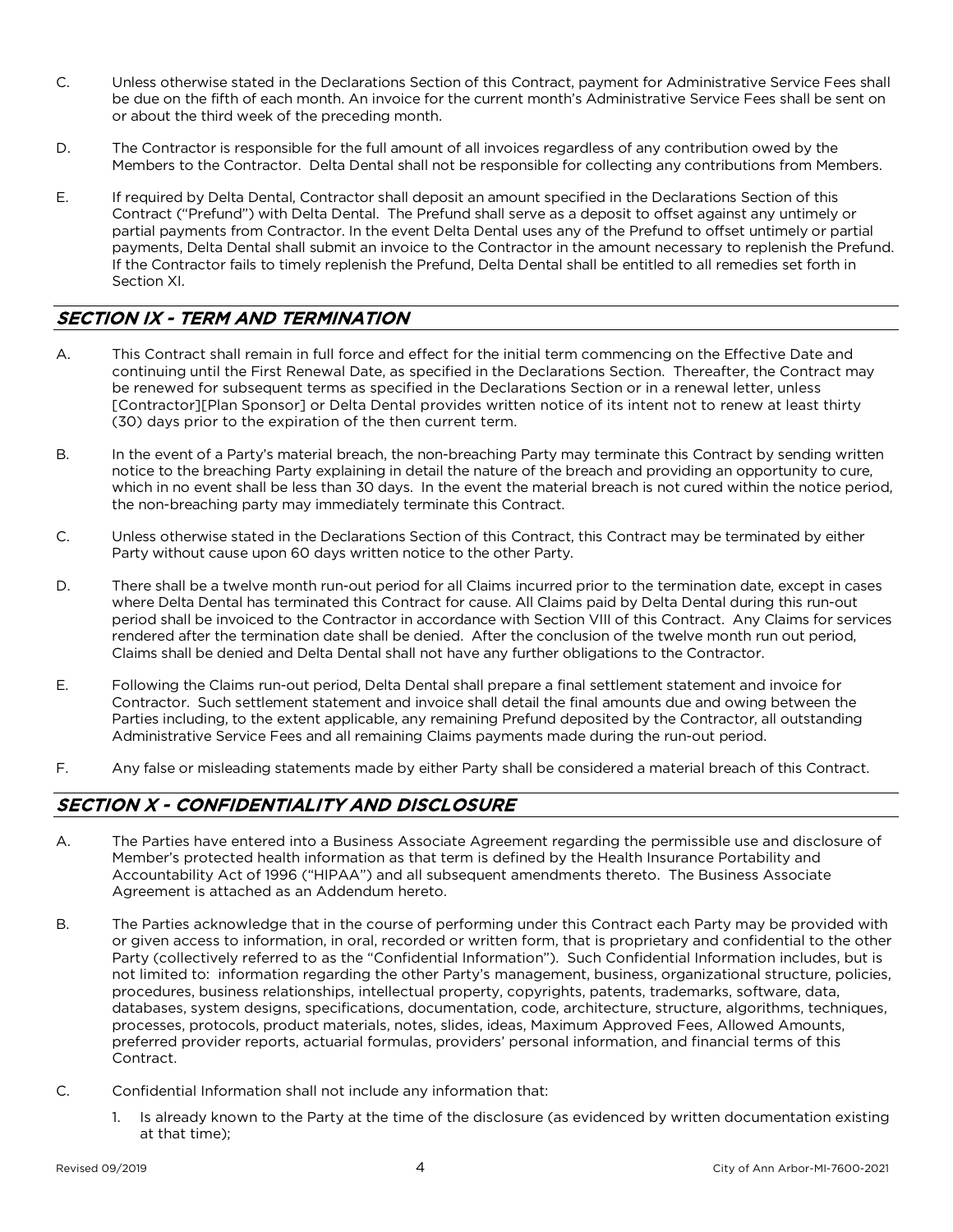- 2. Is generally available to the public or becomes publicly known through no wrongful act of a Party; or
- 3. Is received by a Party from a third-party who had a legal right to provide it (as evidenced by written documentation existing at that time).
- D. The Parties each will make all reasonable, necessary and appropriate efforts to safeguard each other's Confidential Information. Each Party will safeguard the other's Confidential Information to the same extent that it safeguards information relating to its own business, which in no event will be less than the safeguards that a reasonably prudent business would exercise under similar circumstances.
- E. Each Party agrees not to use, distribute or exploit each other's Confidential Information, in whole or in part, for its own benefit or that of any third party and will not disclose such Confidential Information to any other person or entity without each other's prior written consent. A Party shall be responsible for any breach of this Contract by its employees, authorized subcontractors, agents or representatives.
- F. Notwithstanding anything to the contrary in this Section, the Parties shall be permitted to disclose Confidential Information as required by law, or as required by order of a court of law, administrative agency, or other governmental body; provided, however, the Party shall provide reasonable advance written notice to the other Party to the extent allowed by law in order to allow that Party the opportunity to seek a protective order or otherwise limit such disclosure, and the disclosing Party shall reasonably cooperate with the other Party to limit any such disclosure or to seek a protective order. If a Party is nonetheless required to disclose the other Party's Confidential Information, said Party shall only disclose the minimum information necessary to respond to the legal request. Notwithstanding the foregoing, Delta Dental shall not be required to provide Contractor notice prior to responding to governmental agency subpoenas regarding potential provider fraud or abuse.

## SECTION XI - RIGHTS AND REMEDIES

- A. In addition to the right of termination described in Section IX, Delta Dental shall have the following rights and remedies in the event Contractor fails to timely pay in full the Administrative Service Fees or reimburse Delta Dental for the Cost of Claims, subject to Contractors right to cure pursuant to Section IX.B.:
	- 1. Delta Dental may retroactively terminate this Contract to the date it last received payment; and
	- 2. Delta Dental may initiate proceedings to recover and collect all payments due and owing, as well as all costs associated with the collection proceedings including, but not limited to, attorneys' fees.

Notwithstanding the foregoing, Delta Dental may immediately suspend payment of all Claims in the event that it does not receive timely payment of the Administrative Service Fees or reimbursement for the Cost of Claims.

- B. No claim, lawsuit or action, may be brought more than three years after the claim first arose.
- C. Either Party's failure to exercise any right or remedy contained herein shall not constitute a waiver of any future rights or remedies available to that Party.

## SECTION XII - GENERAL PROVISIONS

A. Subrogation. Delta Dental shall be subrogated to all of Contractor's rights with respect to any Claim(s). However, Delta Dental is not obligated to institute or become involved in any litigation concerning such Claim(s). If after six (6) months Delta Dental is unable recover through reasonable efforts, using its standard overpayment recovery processes, any amounts due and owing to Contractor, Delta Dental will provide Contractor with notice of any such unrecovered Claims. The decision to further pursue recovery of such Claims shall be within the sole discretion of Contractor and at Contractor's sole expense. Delta Dental will provide reasonable assistance to Contractor in any such recovery efforts, but in no event will Delta Dental be obligated to undertake any recovery litigation unless mutually agreed to by Delta Dental and Contractor. Delta Dental will remit to Contractor any applicable funds recovered from third parties, less any expenses it has incurred in its recovery efforts. Such funds shall be applied as a credit to Contractor's invoice(s). Contractor will assist Delta Dental as will be reasonably necessary for Delta Dental to carry out its duties under this provision. Delta Dental may assign or subcontract a portion of its duties under this provision of the Contract to others.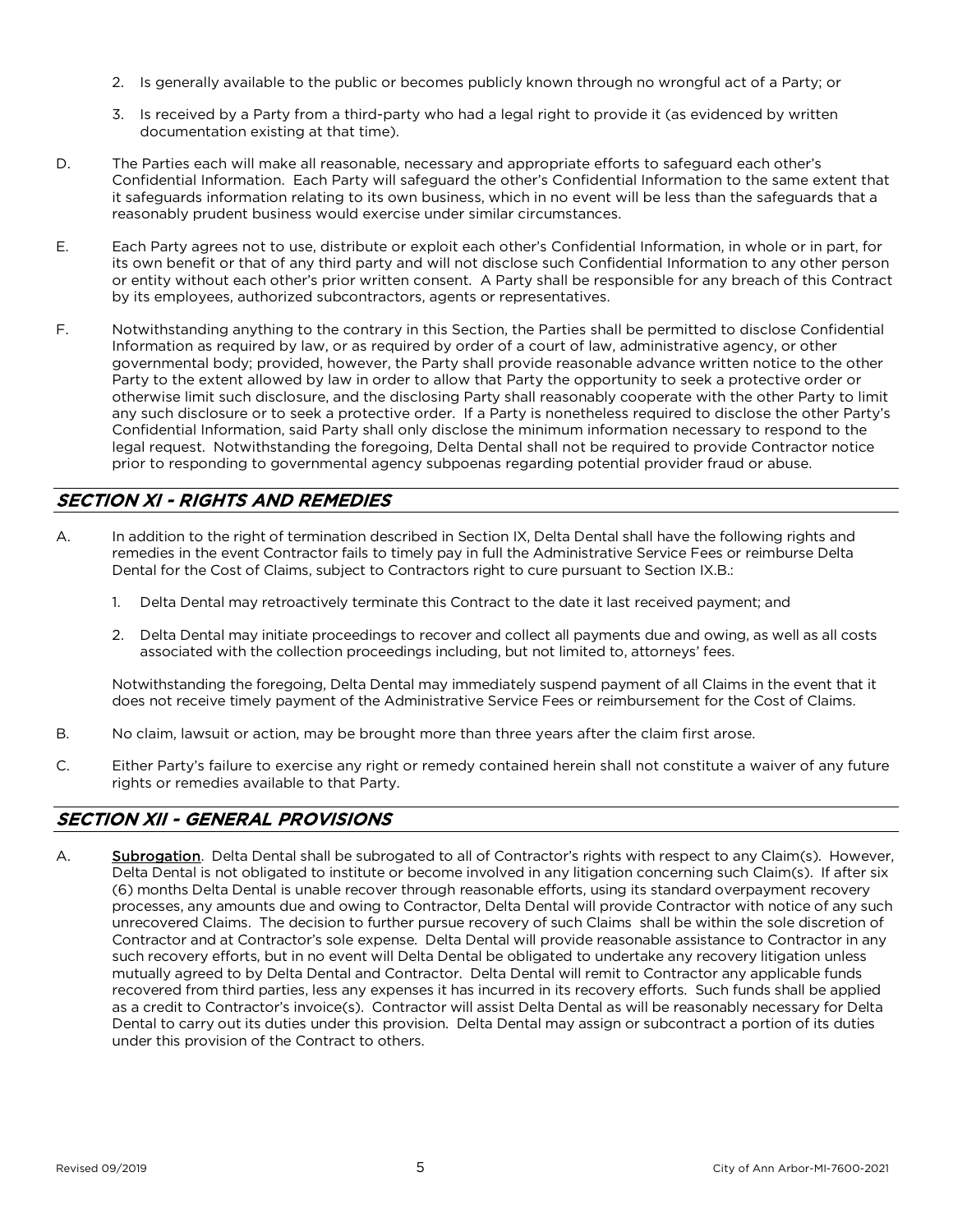- B. Right to Review Published Materials. Contractor agrees not to publish or distribute any materials containing the logo, trademark, or business mark of Delta Dental, or containing a change in the benefits to be administered under this Contract, until Delta Dental reviews and, with respect to the use of Delta Dental's logo, trademark, or business mark, approves the materials. This provision does not apply to materials that Delta Dental has provided to Contractor for distribution.
- C. Cooperation. The Contractor shall provide Delta Dental with any information it may reasonably require to administer the Dental Plan or otherwise discharge its duties under this Contract.
- D. Notice. Any notice required or permitted to be given under this Contract will be considered given if in writing and personally delivered, or if in writing and deposited in the United States mail with postage prepaid, addressed to the other Party at its last address of record.
- E. Survival. The following Sections shall survive expiration or early termination of this Contract: Section VIII. Payment; Section X. Confidentiality & Disclosure; Section XI. Rights and Remedies; and Section XII. General Provisions.
- F. **Internal Policies and Procedures**. Delta Dental has the right to amend its internal policies and procedures periodically and without notice to the Contractor to the extent the amendment does not affect the delivery of benefits to Members. Delta Dental will provide advance written notice, to the extent possible, to Contractor of any amendment to Delta Dental's policies or procedures that affect the delivery of benefits to Members; if advance notice is not possible, Delta Dental will provide written notice as soon as possible after the amendment is adopted.
- G. Third Party Beneficiaries. This Contract will not confer any rights or remedies on any third-party, other than the Parties to this Contract and their respective successors and permitted assigns.
- H. **Assignment and Subcontracting**. Unless it has first obtained the written consent of the other Party, neither Party may assign this Contract or any of its rights or obligations under this Contract to any other person, except that Delta Dental may make assignments to its subsidiaries and affiliates without the prior written consent of the Contractor.
- I. Integration. This Contract constitutes the entire understanding between the Parties with respect to the subject matter of this Contract and supersedes any prior discussions, negotiations, agreements and understandings.
- J. **Force Majeure**. Unless otherwise stated in the Declarations Section of this Contract, neither Delta Dental (including its agents, directors, officers, and employees) nor Contractor shall be liable for delays in performance due to circumstances beyond their reasonable control. Each Party shall be excused from performance under this Contract and shall have no liability to the other Party for any period during which it is prevented from performing any of its obligations (other than payment obligations), in whole or in part, as a result of delays caused by the other Party or by an act of God, war, terrorism, civil unrest, civil disturbance, court order, labor dispute, or other cause beyond its reasonable control, including failures or fluctuations in electrical power, heat, light, or telecommunications, and such nonperformance shall not be a default under or grounds for termination of this Contract.
- K. Applicable Law. This Contract and the obligations of the Parties under this Contract will be governed by and construed in accordance with the law of the State of Michigan unless otherwise preempted by applicable federal law.
- L. Yenue. The Parties submit to the jurisdiction and venue of the Circuit Court of Washtenaw County, State of Michigan, or if original jurisdiction can be established in the United States District Court of Eastern Michigan, Southern Division.
- M. Severability. If any part of this Contract or an amendment of it is found by an arbitrator, court, or other authority to be illegal, void or not enforceable, all other portions of this Contract shall remain in full force and effect.
- N. Counterparts. This Contract may be executed in one or more counterparts, each of which will be deemed an original agreement, but all of which will be considered one instrument and will become a binding agreement when one or more counterparts have been signed by each of the Parties and delivered to the other. Electronic and/or fax signatures shall be accepted as original signatures.
- O. Audits. The Contractor shall have the right to audit Delta Dental's files, books, and records (both paper and electronic) pertaining to the administrative services provided under this Agreement. The Contractor will bear the entire cost of any such audits. The Contractor may assign this right to audit to an agent, provided the agent is a licensed firm and the audit is led by an individual who holds a nationally recognized audit accreditation. Delta Dental will allow the Contractor or the Contractor's agent to audit the work areas at which services under this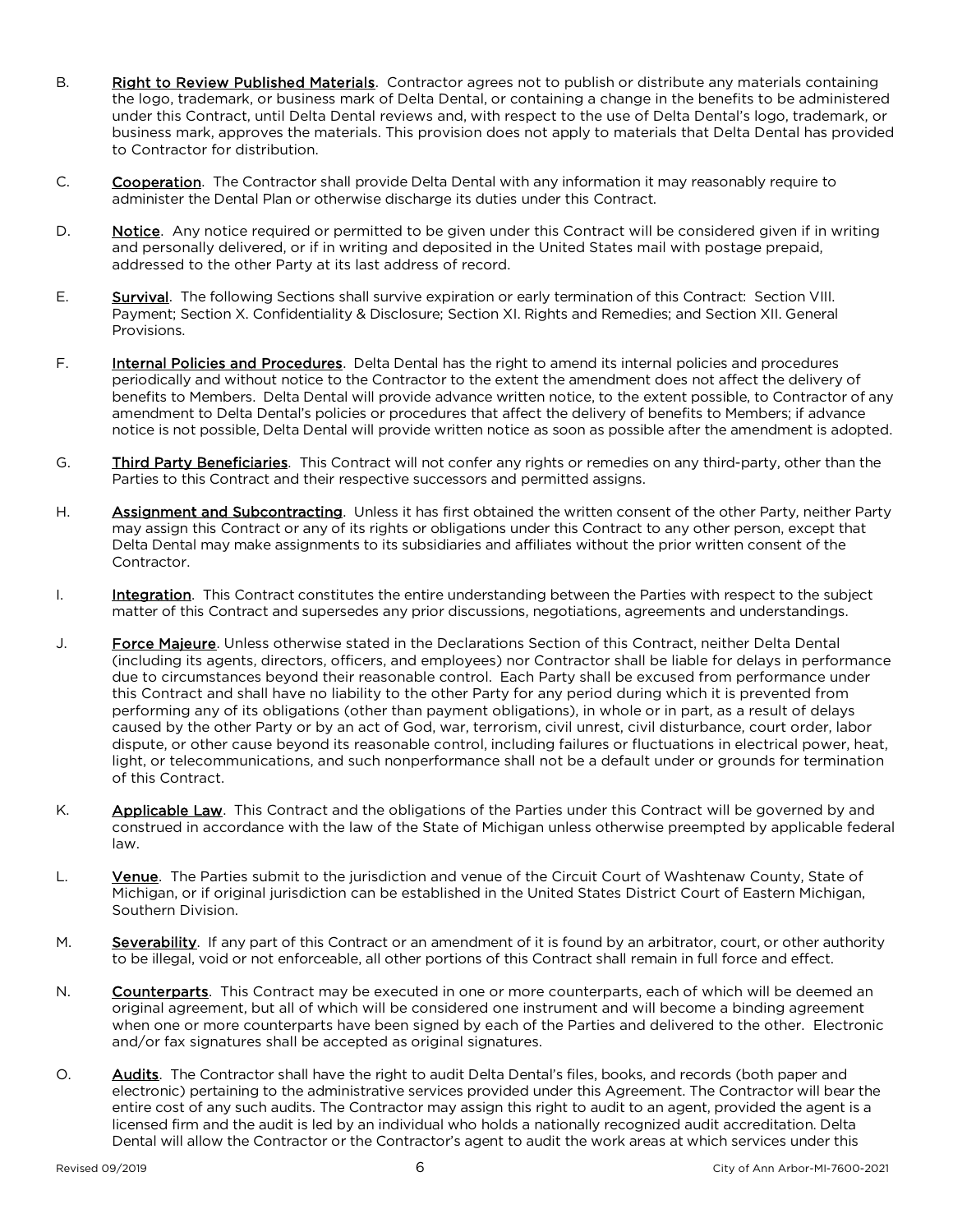Contract are performed, within 14 business days of receipt of a fully-signed confidentiality agreement. Where applicable, Delta Dental agrees to segregate the Contractor's records from third-party records in order to allow accurate assessment of Contractor-specific processes. Such audits will take place no more than once in a 12-month period, unless both the Contractor and Delta Dental mutually agree that there is reasonable cause to conduct an audit more frequently, in which case the Contractor will give 14 business days' written notice before such audit. The scope of any audit conducted under this provision must be mutually agreed upon, in writing, by both parties prior to the start of the audit. Notwithstanding the foregoing, Contractor shall not have the right to audit any information which Delta Dental, in its sole discretion, determines is proprietary. During the audit, if claims samples are selected using a financially stratified methodology, the results shall be extrapolated to the entire population of claims during the audit period using a weighted average method for each category.

P. Other Goods and Services. From time to time, Delta Dental may offer or provide Members certain goods and services, including discounts on dental services provided by Participating Dentists in addition to the dental coverage (including without limitation toothbrushes, dental floss and other oral hygienic devices/products). Delta Dental also may arrange for third party vendors to provide goods and services at a discount to Members. Though Delta Dental may make the arrangements, the third party vendors are solely liable for providing the goods and services. Delta Dental shall not be responsible for providing or failing to provide the goods and services to Members. Further, Delta Dental shall not be liable to Members for negligent provision of the goods and services by third party vendors. Delta Dental reserves the right to terminate or change these goods or services at any time.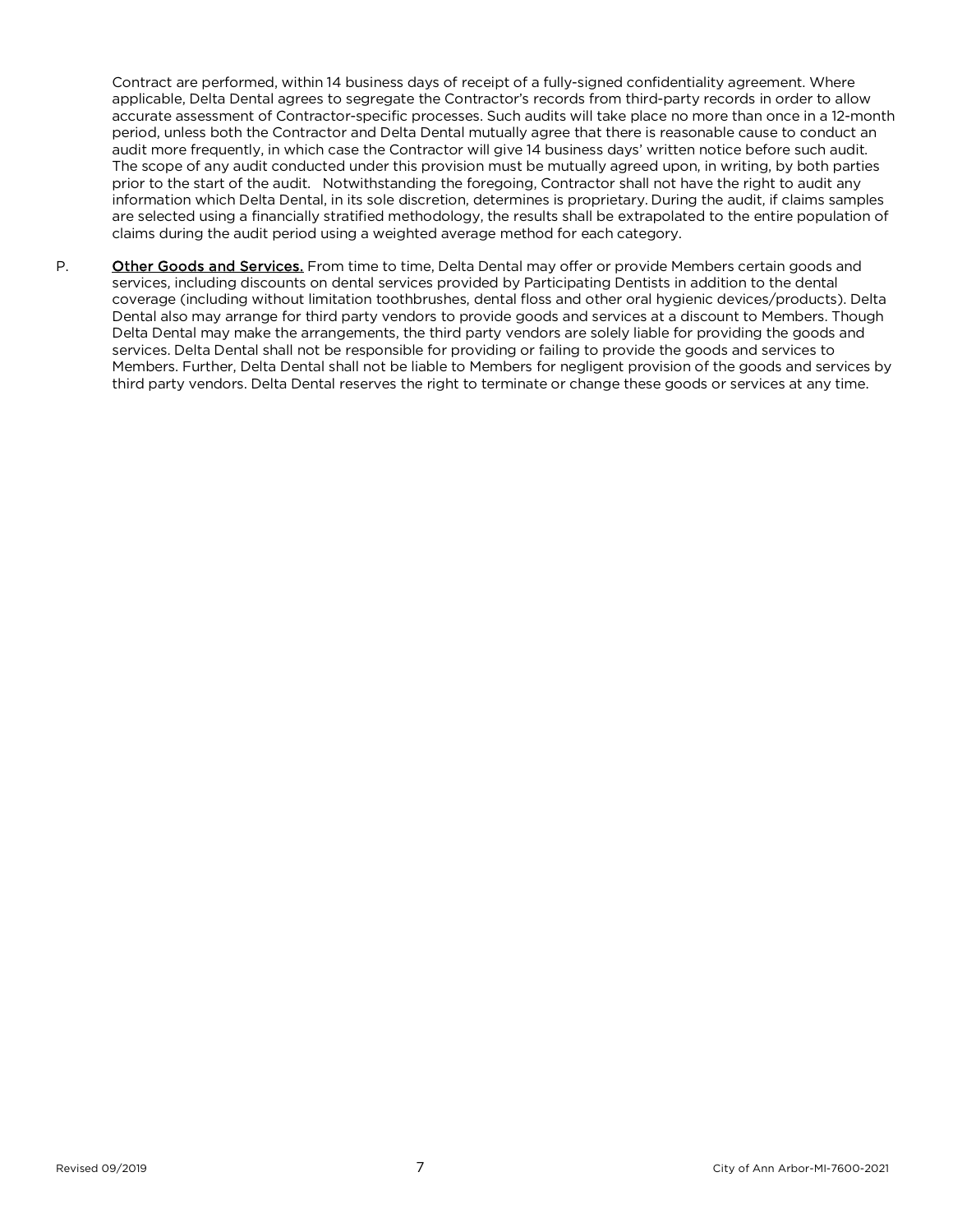## Delta Dental PPO™ (Point-of-Service) Summary of Dental Plan Benefits For Group# 7600-0001, 0002, 0003, 0004, 0005, 0006, 0008, 0009, 0030 City of Ann Arbor

This Summary of Dental Plan Benefits should be read along with your Certificate. Your Certificate provides additional information about your Delta Dental plan, including information about plan exclusions and limitations. If a statement in this Summary conflicts with a statement in the Certificate, the statement in this Summary applies to you and you should ignore the conflicting statement in the Certificate. The percentages below are applied to Delta Dental's allowance for each service and it may vary due to the dentist's network participation.\*

Delta Dental

Control Plan - Delta Dental of Michigan

Benefit Year - January 1 through December 31

#### Covered Services –

|                                                                                           | <b>Delta Dental</b><br><b>PPO™ Dentist</b>                                                                                          | <b>Delta Dental</b><br><b>Premier®</b><br><b>Dentist</b> | Nonparticipating<br><b>Dentist</b> |  |
|-------------------------------------------------------------------------------------------|-------------------------------------------------------------------------------------------------------------------------------------|----------------------------------------------------------|------------------------------------|--|
|                                                                                           | <b>Plan Pays</b>                                                                                                                    | <b>Plan Pays</b>                                         | Plan Pays*                         |  |
| <b>Diagnostic &amp; Preventive</b>                                                        |                                                                                                                                     |                                                          |                                    |  |
| Diagnostic and Preventive Services - exams,<br>cleanings, fluoride, and space maintainers | 75%                                                                                                                                 | 75%                                                      | 75%                                |  |
| <b>Emergency Palliative Treatment - to temporarily</b><br>relieve pain                    | 75%                                                                                                                                 | 75%                                                      | 75%                                |  |
| Brush Biopsy - to detect oral cancer                                                      | 75%                                                                                                                                 | 75%                                                      | 75%                                |  |
| Radiographs - X-rays                                                                      | 75%                                                                                                                                 | 75%                                                      | 75%                                |  |
| <b>Basic Services</b>                                                                     |                                                                                                                                     |                                                          |                                    |  |
| Minor Restorative Services - fillings and crown<br>repair                                 | 75%                                                                                                                                 | 75%                                                      | 75%                                |  |
| <b>Endodontic Services - root canals</b>                                                  | 75%                                                                                                                                 | 75%                                                      | 75%                                |  |
| <b>Periodontic Services - to treat gum disease</b>                                        | 75%                                                                                                                                 | 75%                                                      | 75%                                |  |
| <b>Oral Surgery Services - extractions and dental</b><br>surgery                          | 75%                                                                                                                                 | 75%                                                      | 75%                                |  |
| Major Restorative Services - crowns                                                       | 75%                                                                                                                                 | 75%                                                      | 75%                                |  |
| Other Basic Services - misc. services                                                     | 75%                                                                                                                                 | 75%                                                      | 75%                                |  |
| Relines and Repairs - to prosthetic appliances                                            | 75%                                                                                                                                 | 75%                                                      | 75%                                |  |
| <b>Major Services</b>                                                                     |                                                                                                                                     |                                                          |                                    |  |
| Prosthodontic Services - bridges, implants,<br>dentures, and crowns over implants         | 50%                                                                                                                                 | 50%                                                      | 50%                                |  |
| <b>Orthodontic Services</b>                                                               |                                                                                                                                     |                                                          |                                    |  |
| <b>Orthodontic Services - braces</b>                                                      | 50%                                                                                                                                 | 50%                                                      | 50%                                |  |
| Orthodontic Age Limit -                                                                   | treatment must begin prior to age 19 and coverage<br>will continue to the end of treatment or until the<br>maximum has been reached |                                                          |                                    |  |

\* When you receive services from a Nonparticipating Dentist, the percentages in this column indicate the portion of Delta Dental's Nonparticipating Dentist Fee that will be paid for those services. This amount may be less than what the Dentist charges or Delta Dental approves and you are responsible for that difference.

 $\triangleright$  Oral exams (including evaluations by a specialist) are payable twice in any period of 12 consecutive months.

Prophylaxes (cleanings) are payable twice in any period of 12 consecutive months.

 People with specific at-risk health conditions may be eligible for additional prophylaxes (cleanings) or fluoride treatment. The patient should talk with his or her dentist about treatment.

Fluoride treatments are payable twice in any period of 12 consecutive months for people age 18 and under.

 $\triangleright$  Bitewing X-rays are payable once in any period of 12 consecutive months and full mouth X-rays (which include bitewing X-rays) are payable once in any five-year period.

Sealants are not a Covered Service.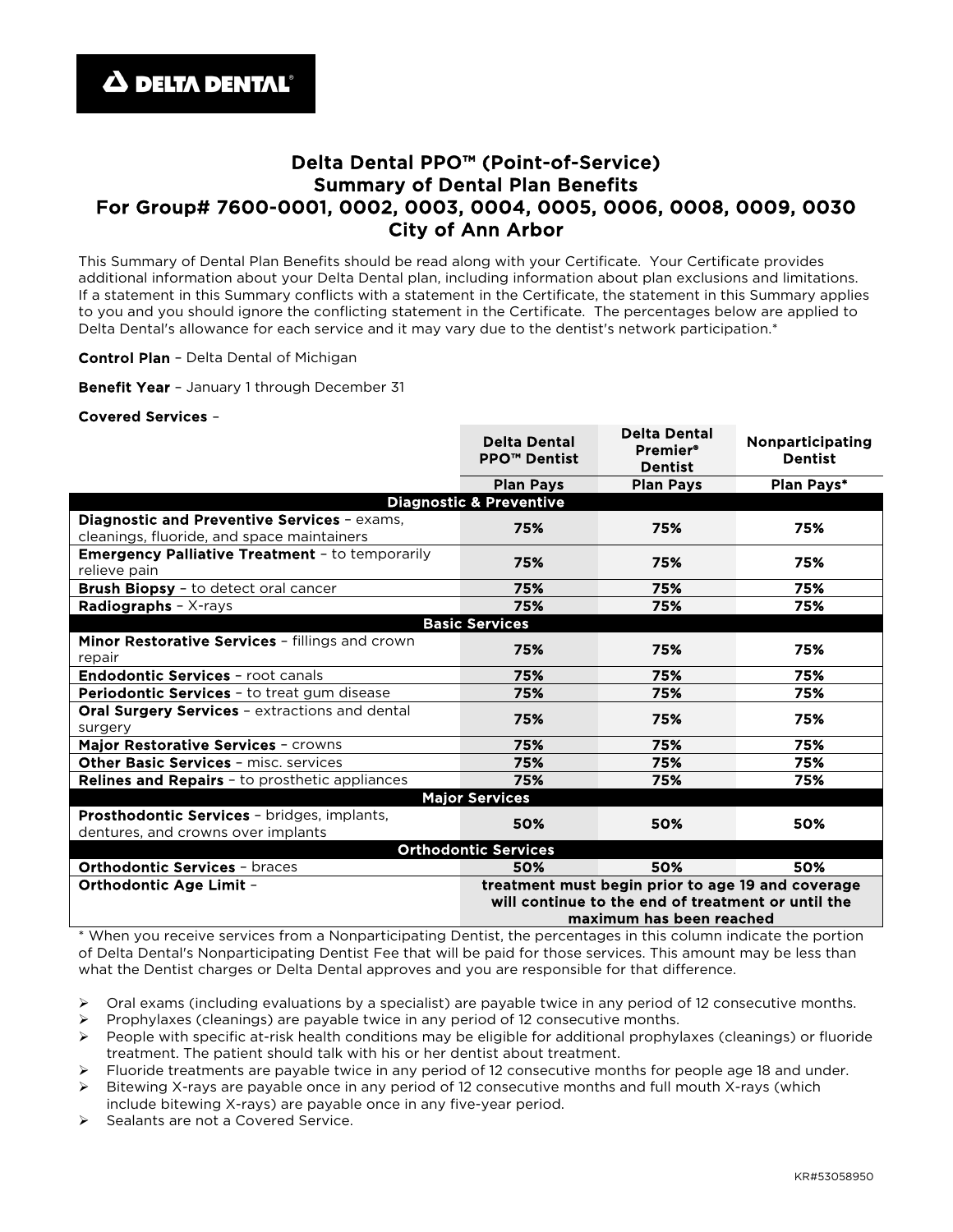- $\triangleright$  Composite resin (white) restorations are optional treatment on posterior teeth.
- $\triangleright$  Porcelain and resin facings on crowns are optional treatment on posterior teeth.
- Implants are payable once per tooth in any five-year period. Implant related services are Covered Services.
- $\triangleright$  Crowns over implants are payable once per tooth in any five-year period. Services related to crowns over implants are Covered Services.

Having Delta Dental coverage makes it easy for you to get dental care almost everywhere in the world! You can now receive expert dental care when you are outside of the United States through our Passport Dental program. This program gives you access to a worldwide network of dentists and dental clinics. English-speaking operators are available around the clock to answer questions and help you schedule care. For more information, check our Web site or contact your benefits representative to get a copy of our Passport Dental information sheet.

Maximum Payment - \$2,000 per person total per Benefit Year on all services except orthodontic services. \$2,000 per person total per lifetime on orthodontic services.

**Payment for Orthodontic Service** - When orthodontic treatment begins, your Dentist will submit a payment plan to Delta Dental based upon your projected course of treatment. In accordance with the agreed upon payment plan, Delta Dental will make an initial payment to you or your Participating Dentist equal to Delta Dental's stated Copayment on 30% of the Maximum Payment for Orthodontic Services as set forth in this Summary of Dental Plan Benefits. Delta Dental will make additional payments as follows: Delta Dental will pay 50% of the per monthly fee charged by your Dentist based upon the agreed upon payment plan provided by your Dentist to Delta Dental.

#### Deductible – None.

Waiting Period - Enrollees who are eligible for dental benefits are covered on the 91st day of employment (0001, 0002, 0003, 0004, 0005, 0006 0009), on the date or hire (0008).

**Eligible People** - All full-time and part-time permanent employees working 20 or more hours per week in Police Command & Administrators (0001), Ann Arbor Police Officers Association (0002), Police clerical staff (0003), American Federation of State, County and Municipal Employees (AFSCME) (0004), Firefighters Association (0005), Teamster Supervisors (0006), Non-union personnel (0008), Community Services/Public Services Assistants (CSA/PSA) (0009) and all COBRA (Consolidated Omnibus Budget Reconciliation Act of 1985) enrollees (0030).

Also eligible at your option are your legal spouse, and your dependent unmarried children under age 25 if eligible to be claimed by you as a dependent under the U.S. Internal Revenue code during the current calendar year. Also eligible is your domestic partner, as defined by the Contractor.

Coordination of Benefits - If you and your Spouse are both eligible to enroll in This Plan as Enrollees, you may be enrolled together on one application or separately on individual applications, but not both. Your Dependent Children may only be enrolled on one application. Delta Dental will not coordinate benefits between your coverage and your Spouse's coverage if you and your Spouse are both covered as Enrollees under This Plan.

Benefits will cease on the day the employee is terminated.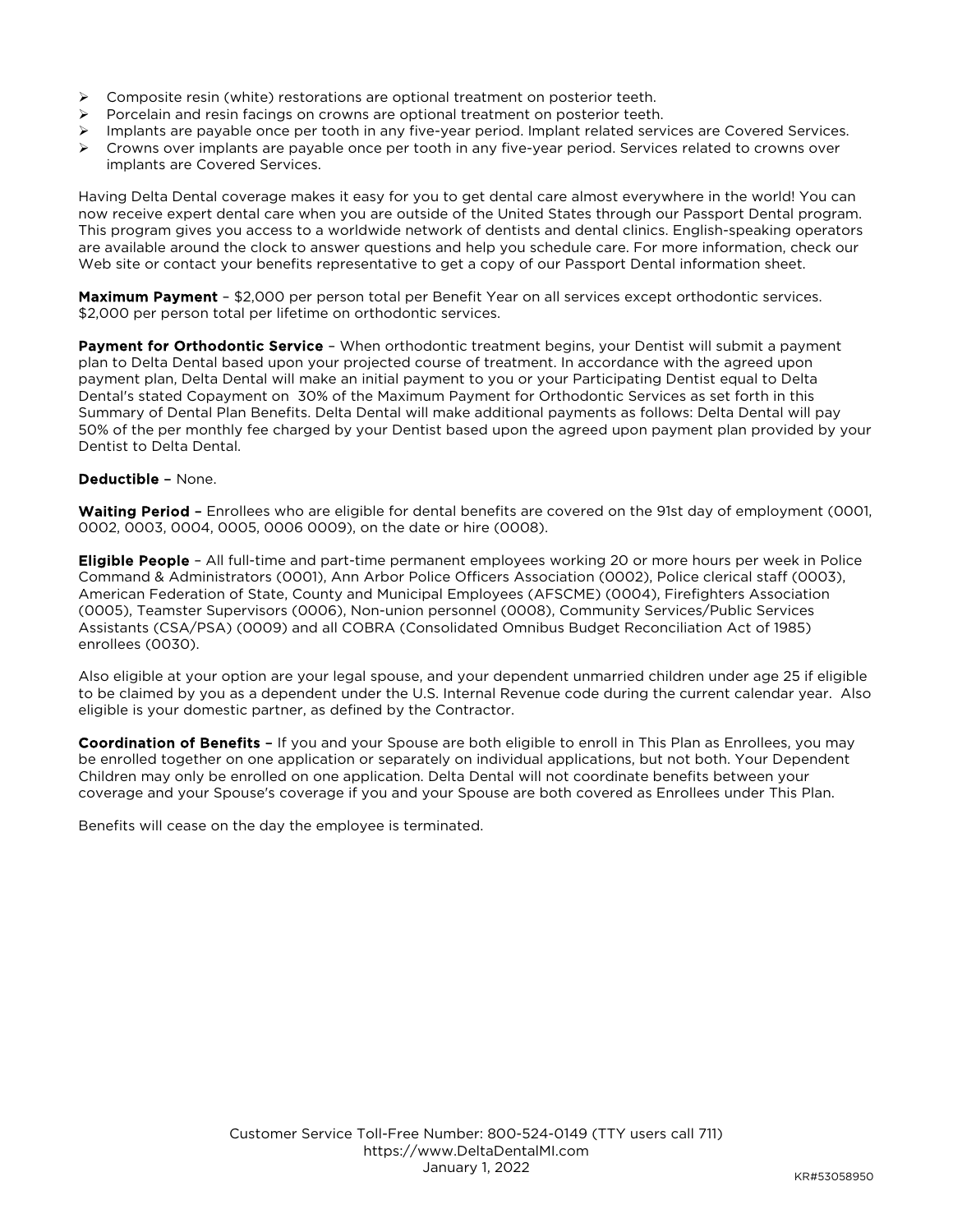# Delta Dental PPO<sup>™</sup> Our national PPO program

#### Welcome!

Your dental program is administered by Delta Dental Plan of Michigan, Inc., a nonprofit dental care corporation doing business as Delta Dental of Michigan. Delta Dental of Michigan is the state's dental benefits specialist. Good oral health is a vital part of good general health, and your Delta Dental program is designed to promote regular dental visits. We encourage you to take advantage of this program by calling your Dentist today for an appointment.

This Certificate, along with your Summary of Dental Plan Benefits, describes the specific benefits of your Delta Dental program and how to use them. If you have any questions about this program, please call our Customer Service department at 800-524-0149 or access our website at www.DeltaDentalMI.com.

You can easily verify your own Benefit, Claims and eligibility information online 24 hours a day, seven days a week by visiting www.DeltaDentalMI.com and selecting the link for our Consumer Toolkit®. The Consumer Toolkit will also allow you to print claim forms and ID cards, select paperless Explanation of Benefits statements (EOBs), search our Dentist directories, and read oral health tips.

We look forward to serving you!

#### TABLE OF CONTENTS

| $\mathbf{II}$ . |  |
|-----------------|--|
| III.            |  |
| IV.             |  |
| V.              |  |
| VI.             |  |
| VII.            |  |
| VIII.           |  |
| IX.             |  |
| X.              |  |
| XI.             |  |
| XII.            |  |
| XIII.           |  |

*Please read this Certificate together with the Summary of Dental Plan Benefits. The Summary of Dental Plan Benefits lists the specific provisions of your group dental plan. If a statement in the Summary conflicts with a statement in this Certificate, the statement in the Summary applies to This Plan and you should ignore the conflicting statement in this Certificate.*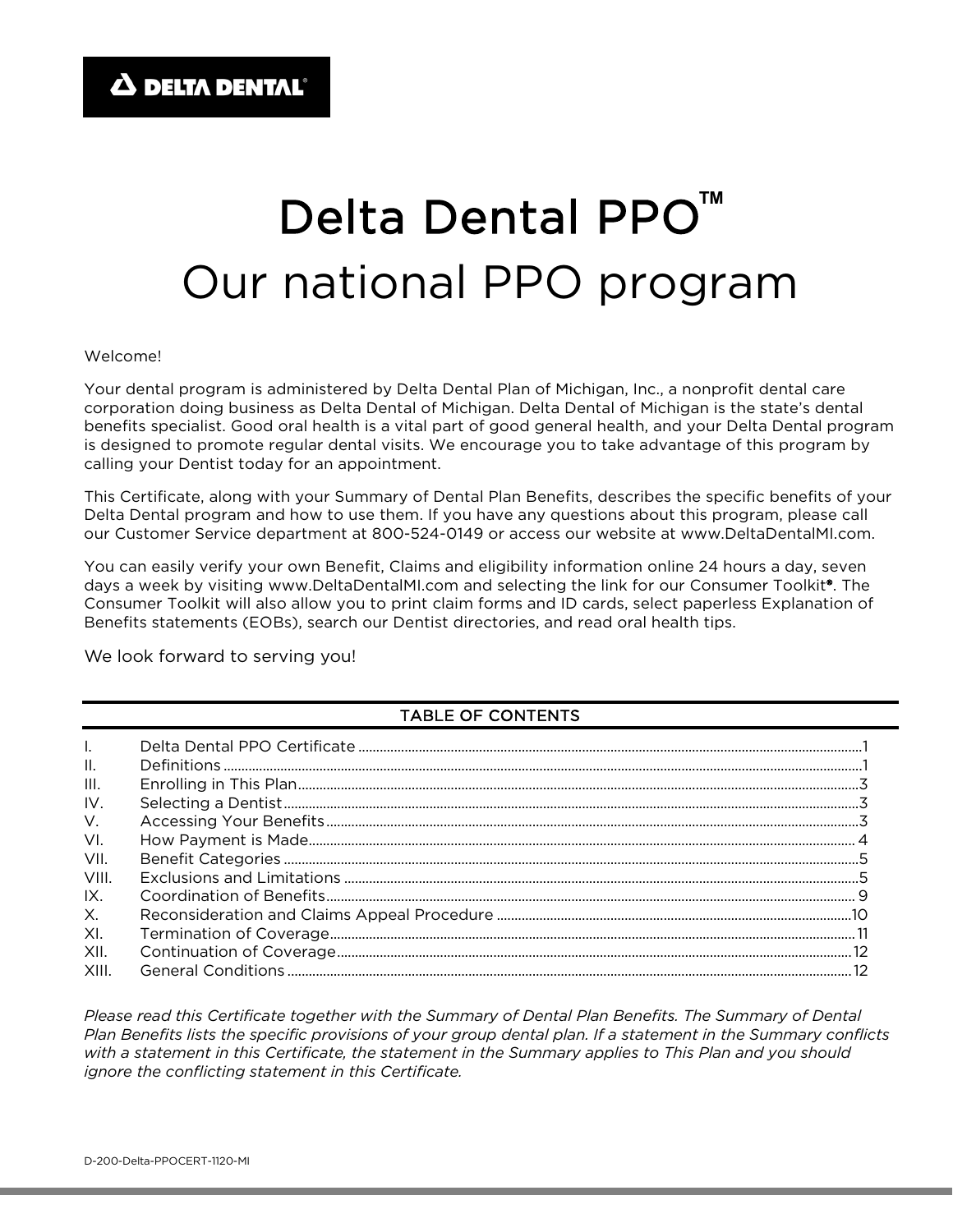#### Delta Dental PPO Certificate

Delta Dental Plan of Michigan, Inc., referred to herein as Delta Dental, issues this Certificate to you, the Enrollee. The Certificate is a summary of your dental benefits coverage. It reflects and is subject to a contract between Delta Dental and the Contractor.

The Benefits provided under This Plan may change if any state or federal laws change.

Delta Dental agrees to provide Benefits as described in this Certificate and the Summary of Dental Plan Benefits.

All the provisions in the following pages form a part of this document as fully as if they were stated over the signature below.

IN WITNESS WHEREOF, this Certificate is executed at Delta Dental's home office by an authorized officer.

Goran M. Jurkovic, CPA, CGMA President and CEO Delta Dental Plan of Michigan, Inc.

#### II. Definitions

#### Adverse Benefit Determination

Any denial, reduction or termination of the benefits for which you filed a Claim. Or a failure to provide or to make payment (in whole or in part) of the benefits you sought, including any such determination based on eligibility, application of any utilization review criteria, or a determination that the item or service for which benefits are otherwise provided was experimental or investigational, or was not medically necessary or appropriate.

#### Allowed Amount

The amount permitted under the applicable fee schedule for This Plan, which was selected by your Contractor, and upon which Delta Dental will base its payment for a Covered Service.

#### Benefit Year

The period during which any benefit frequency limitation and/or annual maximum payment will apply. This will be the calendar year, unless your Contractor elects a different period to serve as the Benefit Year. (See the Summary of Dental Plan Benefits for your Benefit Year.) If the Benefit Year is based upon a calendar year, the terms Benefit Year and Calendar Year may be used interchangeably.

#### Benefits

Payment for the Covered Services that have been selected under This Plan.

#### **Certificate**

This document. Delta Dental will provide Benefits as described in this Certificate. Any changes in this Certificate will be based on changes to the contract between Delta Dental and the Contractor.

#### Child(ren)

Your natural child(ren), stepchild(ren), adopted child(ren), child(ren) by virtue of legal guardianship, or child(ren) who is/are residing with you during the waiting period for adoption or legal guardianship.

#### Claim

A request for payment for a Covered Service. Claims are not conditioned upon your seeking advance approval, certification, or authorization to receive payment for any Covered Service.

#### Completion Date

The date that treatment is complete. Some procedures may require more than one appointment before they can be completed. Treatment is complete:

- ♦ For dentures and partial dentures, on the delivery dates;
- ♦ For crowns and bridgework, on the permanent cementation date;
- ♦ For root canals and periodontal treatment, on the date of the final procedure that completes treatment.

#### Copayment

The percentage of the charge, if any, that you must pay for Covered Services.

#### Contractor

The employer, organization, group, or association sponsoring This Plan.

#### Covered Services

The unique dental services selected for coverage as described in the Summary of Dental Plan Benefits and subject to the terms of this Certificate.

#### Deductible

The amount a person and/or a family must pay toward Covered Services before Delta Dental begins paying for those services under this Certificate. The Summary of Dental Plan Benefits lists the Deductible that applies to you, if any.

#### Delta Dental

Delta Dental Plan of Michigan, Inc., a nonprofit dental care corporation providing dental benefits. Delta Dental is not an insurance company.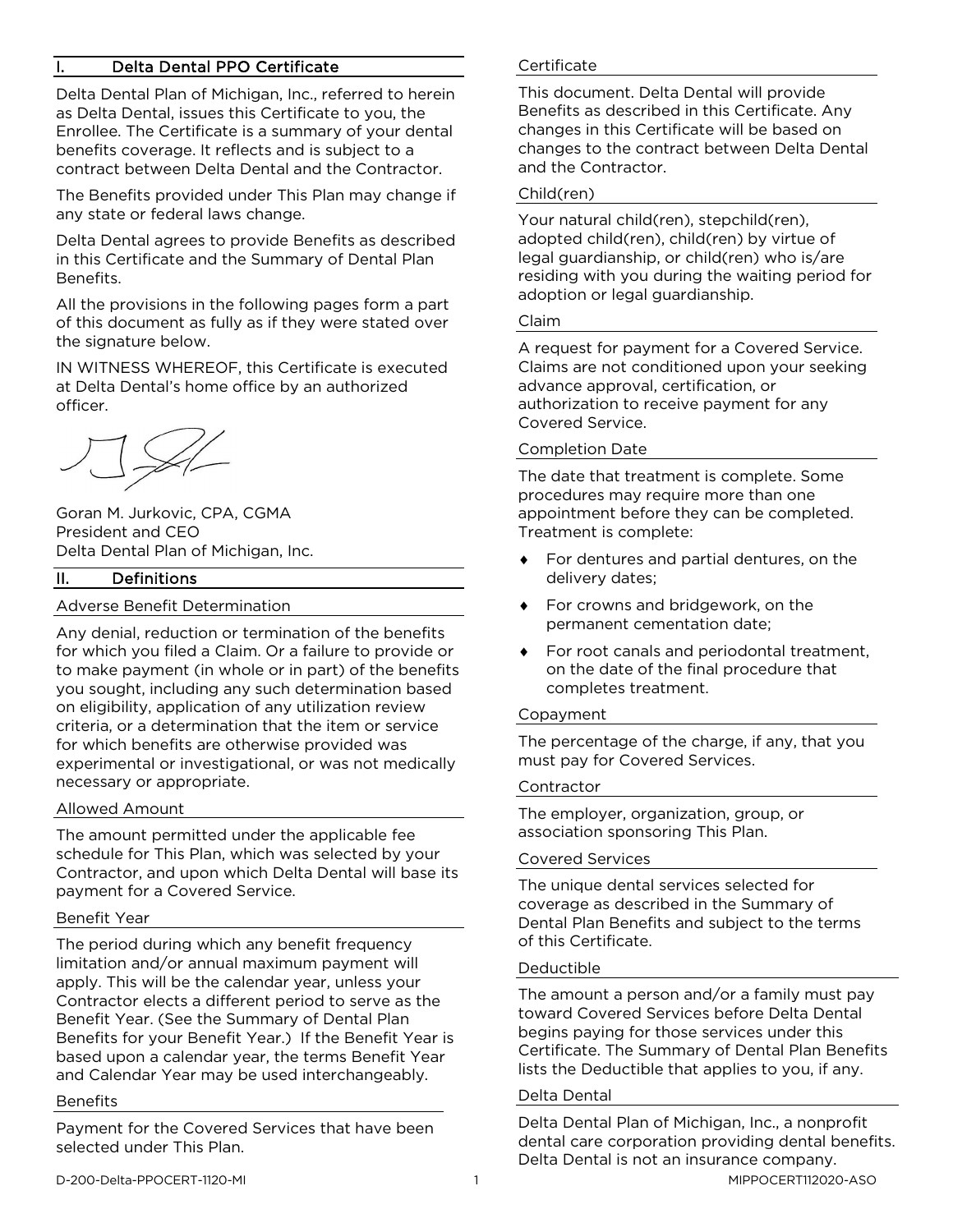#### Delta Dental Member Plan

An individual dental benefit plan that is a member of the Delta Dental Plans Association, the nation's largest, most experienced system of dental health plans.

#### Delta Dental Premier® Dentist Schedule

The maximum fee allowed per procedure for services rendered by a Premier Dentist as determined by that Dentist's local Delta Dental Member Plan.

#### Dentist

A person licensed to practice dentistry in the state or jurisdiction in which dental services are performed.

- Delta Dental PPO Dentist ("PPO Dentist") a Dentist who has signed an agreement with the Delta Dental Member Plan in his or her state to participate in Delta Dental PPO.
- ♦ Delta Dental Premier Dentist ("Premier Dentist") – a Dentist who has signed an agreement with the Delta Dental Member Plan in his or her state to participate in Delta Dental Premier.
- Nonparticipating Dentist a Dentist who has not signed an agreement with any Delta Dental Member Plan to participate in Delta Dental PPO or Delta Dental Premier.
- Out-of-Country Dentist A Dentist whose office is located outside the United States and its territories. Out-of-Country Dentists are not eligible to sign participating agreements with Delta Dental.

PPO Dentists and Delta Dental Premier Dentists are sometimes collectively referred to herein as "Participating Dentists." Wherever a definition or provision of this Certificate differs from another state's Delta Dental Member Plan and its agreement with Participating Dentists, the agreement in that state with that Dentist will be controlling.

Delta Dental Premier Dentists, Nonparticipating Dentists, and Out-of-Country Dentists are sometimes collectively referred to herein as "Non-PPO Dentists."

#### Deny/Denied/Denial

When a Claim for a particular service is denied for payment due to certain contractual limitations/exclusions. You will be responsible for paying your Dentist the applicable amount for such service regardless of the Dentist's participating status.

#### Dependent(s)

Your dependents are as defined by the rules of eligibility as stated in your Summary of Dental Plan **Benefits** 

#### Enrollee

You, when the Contractor notifies Delta Dental that you are eligible to receive Benefits under This Plan.

#### Maximum Approved Fee

The Maximum Approved Fee is the lowest of:

- ♦ The Submitted Amount
- The lowest fee regularly charged, offered, or received by an individual Dentist for a dental service or supply, irrespective of the Dentist's contractual agreement with another dental benefits organization.
- The maximum fee that the local Delta Dental Member Plan approves for a given procedure in a given region and/or specialty based upon applicable Participating Dentist schedules and internal procedures.

Participating Dentists agree not to charge Delta Dental patients more than the Maximum Approved Fee for a Covered Service. In all cases, Delta Dental will make the final determination regarding the Maximum Approved Fee for a Covered Service.

#### Maximum Payment

The maximum dollar amount Delta Dental will pay in any Benefit Year or lifetime for Covered Services. See the Summary of Dental Plan Benefits for the maximum payments applicable to This Plan.

#### Member(s)

Any Enrollee or Dependent with coverage under This Plan.

#### Nonparticipating Dentist Fee

The maximum fee allowed per procedure for services rendered by a Nonparticipating Dentist as determined by Delta Dental.

#### Open Enrollment Period

The period of time, as determined by the Contractor, during which a Member may enroll or be enrolled for Benefits.

#### Out-of-Country Dentist Fee

The maximum fee allowed per procedure for services rendered by an Out-of-Country Dentist as determined by Delta Dental.

#### PPO Dentist Schedule

The maximum fee allowed per procedure for services rendered by a PPO Dentist as determined by that Dentist's local Delta Dental Member Plan.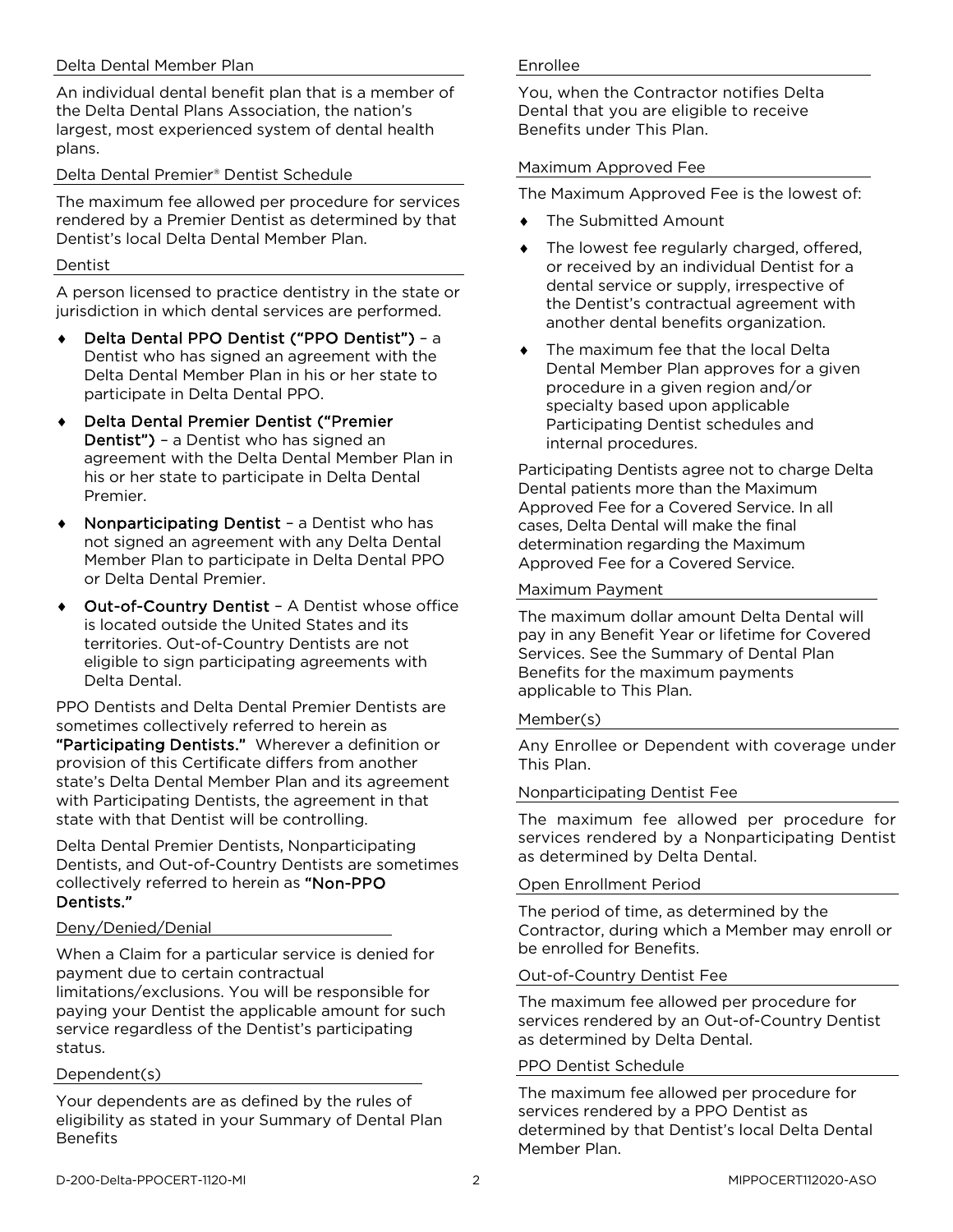#### Pre-Treatment Estimate

A voluntary and optional process where Delta Dental issues a written estimate of dental benefits that may be available under your coverage for your proposed dental treatment. Your Dentist submits the proposed dental treatment to Delta Dental in advance of providing the treatment.

A Pre-Treatment Estimate is for informational purposes only and is not required before you receive any dental care. It is not a prerequisite or condition for approval of future dental benefits payment. You will receive the same Benefits under This Plan whether or not a Pre-Treatment Estimate is requested. The benefits estimate provided on a Pre-Treatment Estimate notice is based on benefits available on the date the notice is issued. It is not a guarantee of future dental benefits or payment.

Availability of dental benefits at the time your treatment is completed depends on several factors. These factors include, but are not limited to, your continued eligibility for benefits, your available annual or lifetime Maximum Payments, any coordination of benefits, the status of your Dentist, This Plan's limitations and any other provisions, together with any additional information or changes to your dental treatment. A request for a Pre-Treatment Estimate is not a Claim or a preauthorization, precertification or other reservation of future Benefits.

#### Processing Policies

Delta Dental's policies and guidelines used for Pre-Treatment Estimate and payment of Claims. The Processing Policies may be amended from time to time.

#### Special Enrollment Period

A period outside of the Open Enrollment Period in which you or your Dependent can obtain coverage under This Plan due to a qualifying life event.

#### **Spouse**

Your legal spouse.

#### Submitted Amount

The amount a Dentist bills to Delta Dental for a specific treatment or service. A Participating Dentist cannot charge you or your Dependents for the difference between this amount and the Maximum Approved Fee.

Summary of Dental Plan Benefits

A description of the specific provisions of your group dental coverage. The Summary of Dental Plan Benefits is and should be read as a part of this Certificate, and supersedes any contrary provision of this Certificate.

#### This Plan

The dental coverage established for Members pursuant to this Certificate and your Summary of Dental Plan Benefits.

#### III. Enrolling in This Plan

The Open Enrollment Period, if applicable, will be established by the Contractor and will occur on an annual basis. During the Open Enrollment Period, all eligible persons as defined in your Summary of Dental Plan Benefits may enroll in This Plan. You and/or your Dependents may not enroll in This Plan at any other time during the applicable Benefit Year except in the following instances:

- **a.** Newly hired or rehired employees (if applicable): You will be eligible to enroll on the date for which employment compensation begins or, if applicable, that date plus the number of days specified as a waiting period in the Summary of Dental Plan Benefits.
- b. New Spouse: Your new Spouse will be eligible to enroll on the date of marriage.
- c. Newborn: Your newborn will be eligible to enroll on the date of birth.
- d. Legal adoptions or guardianships: Your newly adopted Child(ren) and/or the minor Child(ren) that you and/or your Spouse have guardianship over will be eligible to enroll on the date that the legal petition for adoption or guardianship becomes legally final, or the date on which the Child(ren) begins residing with the Enrollee and the Enrollee assumes responsibility for the Child(ren) while waiting for adoption or guardianship to become final.
- e. New Stepchild: Your new stepchild will be eligible to enroll on the date that the Child's natural parent becomes a Dependent.
- f. To the extent Contractor permits Dependents other than those defined in this Certificate to enroll in This Plan, such Dependents will be eligible to enroll on the date that they become an eligible Dependent. Any such additional Dependents permitted by Contractor shall be set forth in your Summary of Dental Plan Benefits.
- g. All others will be permitted on the date that Delta Dental approves in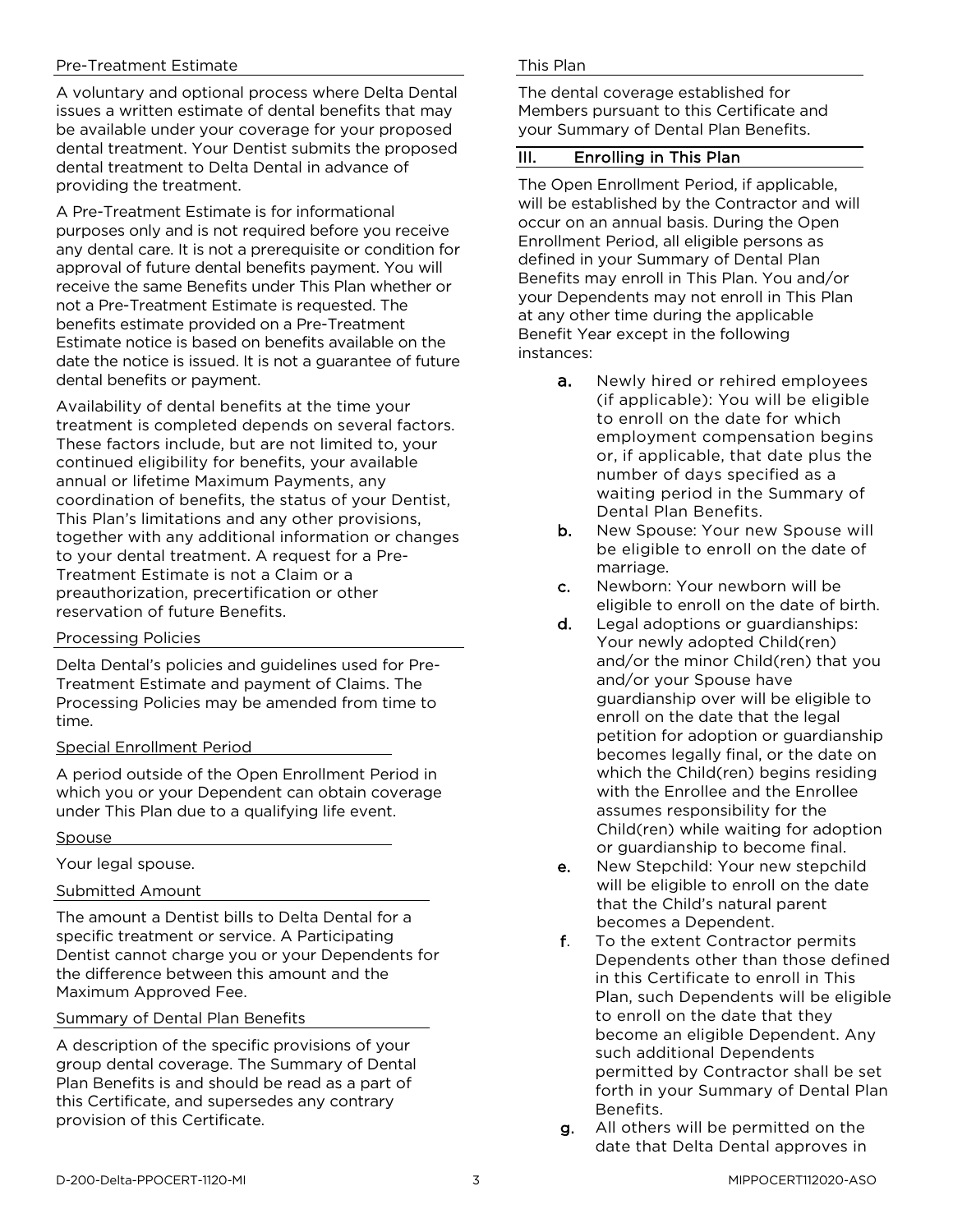writing the enrollment or listing of those people, unless compelled by a court or administrative order to otherwise provide Benefits for a Dependent.

## IV. Selecting a Dentist

You may choose any Dentist. Your out-of-pocket costs are likely to be less if you go to a Delta Dental Participating Dentist.

To verify that a Dentist is a Participating Dentist, you can use Delta Dental's online Dentist Directory at www.DeltaDentalMI.com or call 800-524-0149.

#### V. Accessing Your Benefits

To utilize your dental benefits, follow these steps:

- 1. Please read this Certificate and the Summary of Dental Plan Benefits carefully so you are familiar with your benefits, payment methods, and terms of This Plan.
- 2. Make an appointment with your Dentist and tell him or her that you have dental benefits with Delta Dental. If your Dentist is not familiar with This Plan or has any questions, have him or her contact Delta Dental by writing to Delta Dental, Attention: Customer Service, P.O. Box 9089, Farmington Hills, Michigan 48333-9089, or calling the toll-free number at 800-524-0149.
- 3. After you receive your dental treatment, you or the dental office staff will file a Claim form, completing the information portion with:
	- a. The Enrollee's full name and address
	- b. The Enrollee's Member ID number
	- c. The name and date of birth of the person receiving dental care
	- d. The Contractor's name and number

#### Notice of Claim Forms

Delta Dental does not require special Claim forms. However, most dental offices have Claim forms available. Participating Dentists will fill out and submit your dental Claims for you.

Mail Claims and completed information requests to:

#### Delta Dental P.O. Box 9085 Farmington Hills, Michigan 48333-9085

#### Pre-Treatment Estimate

A Pre-Treatment Estimate is not required to receive payment, but it allows Claims to be processed more efficiently and allows you to know what services may be covered before your Dentist provides them. You and your Dentist should review your Pre-Treatment Estimate Notice before treatment. Once treatment is complete, the dental office will submit a Claim to Delta Dental for payment.

#### Written Notice of Claim and Time of Payment

Because the amount of your Benefits is not conditioned on a Pre-Treatment Estimate decision by Delta Dental, all Claims under This Plan are post-service Claims. All Claims for Benefits must be filed with Delta Dental within one year of the date the services were completed. Once a Claim is filed, Delta Dental will adjudicate it within 30 days of receiving it. If there is not enough information to adjudicate your Claim, Delta Dental will notify you or your Dentist within 30 days. The notice will (a) describe the information needed, (b) explain why it is needed, (c) request an extension of time in which to decide the Claim, and (d) inform you or your Dentist that the information must be received within 45 days or your Claim will be Denied if the services were performed by a Nonparticipating Dentist, or not chargeable to the Member if the services were performed by a Participating Dentist. You will receive a copy of any notice sent to your Dentist. Once Delta Dental receives the requested information, it has 15 days to adjudicate your Claim. If you or your Dentist does not supply the requested information, Delta Dental will deny your Claim. In such case, you will be responsible for all charges if the services were performed by a Nonparticipating Dentist. If the services were performed by a Participating Dentist, the services will not be chargeable to the Member. Once Delta Dental adjudicates your Claim, it will notify you within five days.

#### Authorized Representative

You may also appoint an authorized representative to deal with Delta Dental on your behalf with respect to any Claim you file or any review of a Denied Claim you wish to pursue (see the Claims Appeal Procedure section). You should contact your Contractor, call Delta Dental's Customer Service department, toll-free, at 800-524-0149, or write them at P.O. Box 9089, Farmington Hills, Michigan, 48333-9089, to request a form to designate the person you wish to appoint as your representative. Delta Dental will only recognize the person whom you have authorized on the last dated form filed with Delta Dental. Once you have appointed an authorized representative, Delta Dental will communicate directly with your representative and will not inform you of the status of your Claim. You will have to get that information from your representative. If you have not designated a representative, Delta Dental will communicate directly with you.

#### Questions and Assistance

Questions regarding your coverage should be directed to your Contractor or call Delta Dental's Customer Service department, toll-free, at 800-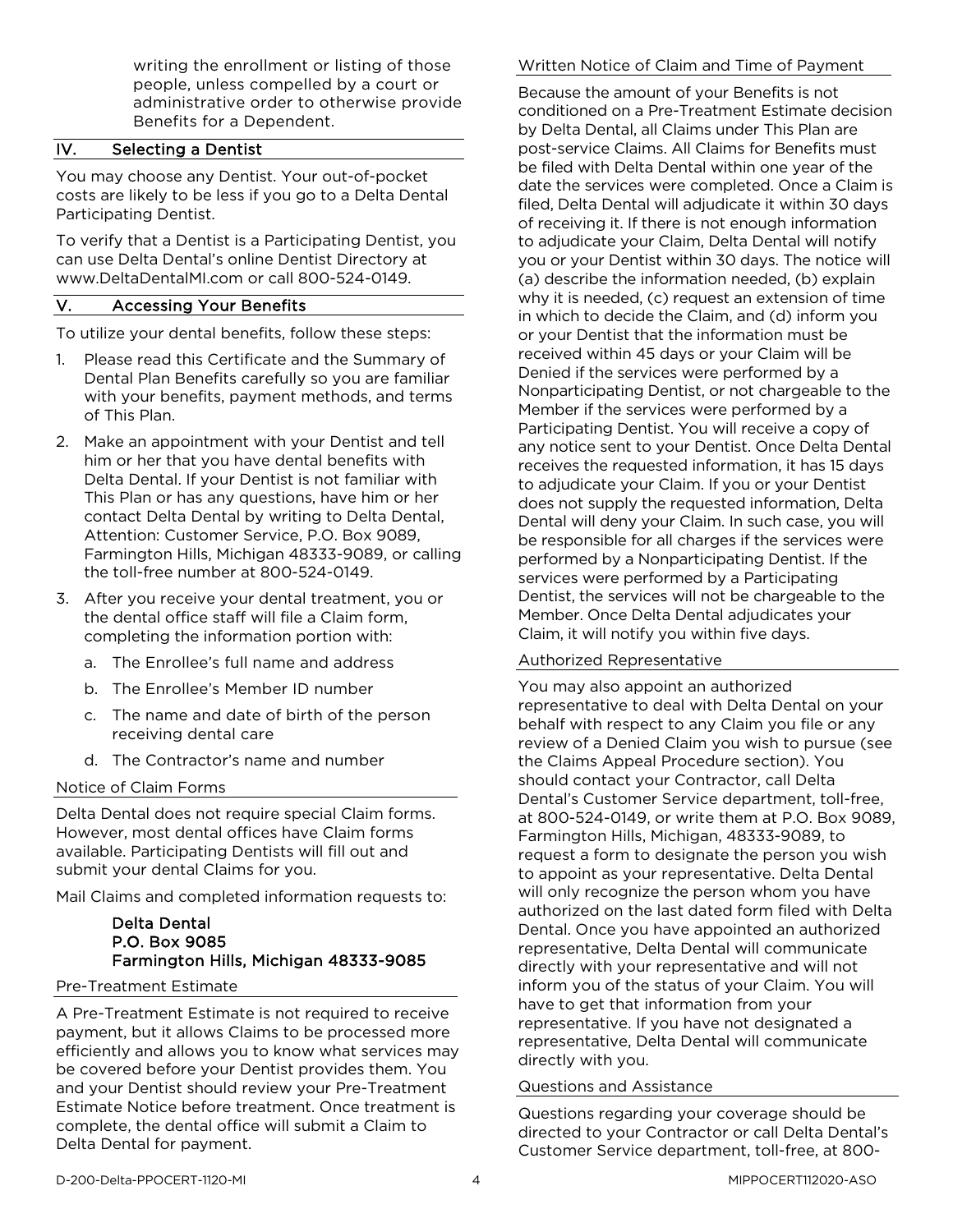524-0149. You may also write to Delta Dental's Customer Service department at P.O. Box 9089, Farmington Hills, Michigan, 48333-9089. When writing to Delta Dental, please include your name, the Contractor's name and number, the Enrollee's Member ID number, and your daytime telephone number.

#### VI. How Payment is Made

Delta Dental shall make payments for Covered Services in accordance with the type of plan selected by the Contractor. The type of plan selected will be identified on your Summary of Dental Plan Benefits.

#### Delta Dental PPO (Point-of-Service)

If your Dentist is a Participating Dentist, Delta Dental will base payment on the Maximum Approved Fee for Covered Services.

Delta Dental will send payment directly to Participating Dentists and you will be responsible for any applicable Copayments and/or Deductibles. Unless prohibited by state law, you will be responsible for the Maximum Approved Fee for most commonly performed non-covered services. For other non-covered services, you will be responsible for the Dentist's Submitted Amount.

If your Dentist is a Nonparticipating Dentist, Delta Dental will base payment on the Nonparticipating Dentist Fee for Covered Services.

If your Dentist is an Out-of-Country Dentist, Delta Dental will base payment on the Out-of-Country Dentist Fee for Covered Services.

For Covered Services rendered by a

Nonparticipating Dentist or Out-of-Country Dentist, Delta Dental will send payment to you unless otherwise required by law or contract, and you will be responsible for making full payment to the Dentist. You will be responsible for any difference between Delta Dental's payment and the Dentist's Submitted Amount.

#### Delta Dental PPO (Standard)

Regardless of your Dentist's participating status, Delta Dental will base its payment on the lesser of the Submitted Amount or the PPO Dentist Schedule.

D-200-Delta-PPOCERT-1120-MI 5 MIPPOCERT112020-ASO Delta Dental will send payment directly to Participating Dentists and you will be responsible for any applicable Copayments and/or Deductibles. If your Dentist is not a PPO Dentist, but is a Premier Dentist, you will also be responsible for any difference between the PPO Dentist Schedule and the Premier Dentist Schedule for Covered Services, in addition to Copayments and/or Deductibles. Unless prohibited by state law, you will be responsible for the Maximum Approved Fee for most commonly performed non-covered services. For other noncovered services, you will be responsible for the Dentist's Submitted Amount.

For Covered Services rendered by a Nonparticipating Dentist or Out-of-Country Dentist, Delta Dental will send payment to you unless otherwise required by law or contract, and you will be responsible for making full payment to the Dentist. You will be responsible for any difference between Delta Dental's payment and the Dentist's Submitted Amount.

#### **Orthodontics**

If This Plan includes orthodontics it will be identified on and paid as reflected in your Summary of Dental Plan Benefits.

#### Covered Services Requiring Multiple Visits

In the event a Covered Service requires more than one (1) visit with your Dentist, payment for the Covered Service will be rendered upon Completion Date.

#### VII. Benefit Categories

The Benefits covered by This Plan are set forth in your Summary of Dental Plan Benefits.

#### VIII. Exclusions and Limitations

#### **Exclusions**

Delta Dental will make no payment for the following services or supplies, unless otherwise specified in the Summary of Dental Plan Benefits. All charges for these services will be your responsibility:

- 1. Services for injuries or conditions payable under Workers' Compensation or Employer's Liability laws. Services received from any government agency, political subdivision, community agency, foundation, or similar entity. NOTE: This provision does not apply to any programs provided under Medicaid or Medicare.
- 2. Services or supplies, as determined by Delta Dental, for correction of congenital or developmental malformations.
- 3. Cosmetic surgery or dentistry for aesthetic reasons, as determined by Delta Dental.
- 4. Services completed or appliances completed before a person became eligible under This Plan. This exclusion does not apply to orthodontic treatment in progress (if a Covered Service).
- 5. Prescription drugs (except intramuscular injectable antibiotics), premedication, medicaments/ solutions, and relative analgesia.
- 6. General anesthesia and intravenous sedation for (a) surgical procedures, unless medically necessary, or (b) restorative dentistry.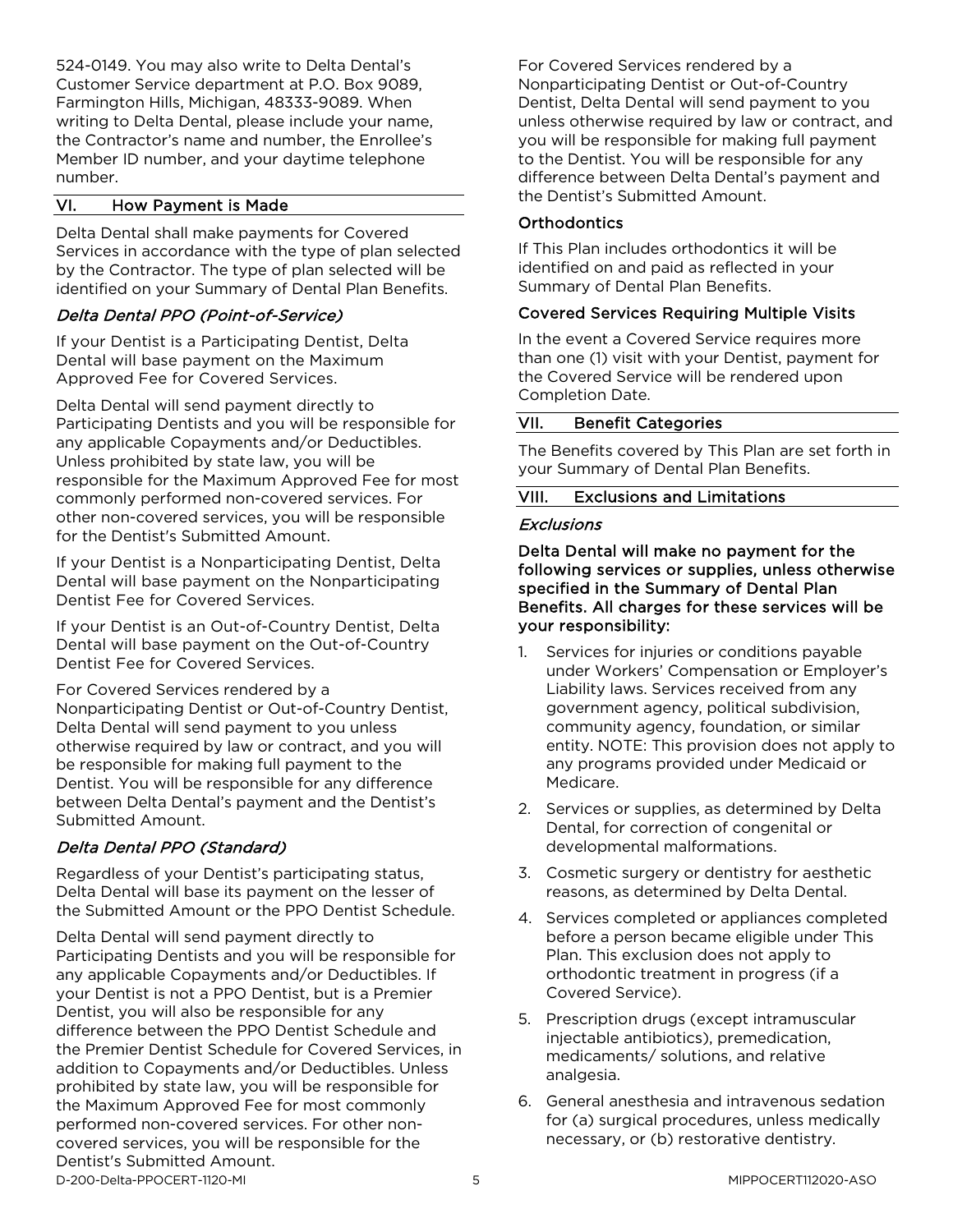- 7. Charges for hospitalization, laboratory tests, histopathological examinations and miscellaneous tests.
- 8. Charges for failure to keep a scheduled visit with the Dentist.
- 9. Services or supplies, as determined by Delta Dental, for which no valid dental need can be demonstrated.
- 10. Services or supplies, as determined by Delta Dental that are investigational in nature, including services or supplies required to treat complications from investigational procedures.
- 11. Services or supplies, as determined by Delta Dental, which are specialized procedures or techniques.
- 12. Treatment by other than a Dentist, except for services performed by a licensed dental hygienist under the supervision of a licensed Dentist. Treatment rendered by any other licensed dental professional may be covered only as solely determined by the Contractor and/or Delta Dental.
- 13. Services or supplies for which the patient is not legally obligated to pay, or for which no charge would be made in the absence of Delta Dental coverage.
- 14. Services or supplies received due to an act of war, declared or undeclared, or terrorism.
- 15. Services or supplies covered under a hospital, surgical/medical, or prescription drug program.
- 16. Services or supplies that are not within the categories of Benefits selected by the Contractor and that are not covered under the terms of this Certificate.
- 17. Fluoride rinses, self-applied fluorides, or desensitizing medicaments.
- 18. Caries preventive medicament.
- 19. Preventive control programs (including oral hygiene instruction, caries susceptibility tests, dietary control, tobacco counseling, home care medicaments, etc.).
- 20. Space maintainers for maintaining space due to premature loss of anterior primary teeth.
- 21. Lost, missing, or stolen appliances of any type, or replacement or repair of orthodontic appliances or space maintainers.
- 22. Cosmetic dentistry, including repairs to facings posterior to the second bicuspid position.
- 23. Veneers.
- 24. Prefabricated crowns used as final restorations on permanent teeth.
- 25. Appliances, surgical procedures, and restorations for increasing vertical dimension; for altering, restoring, or maintaining occlusion; for replacing tooth structure loss resulting from attrition, abrasion, abfraction, or erosion; or for periodontal splinting. If Orthodontic Services are Covered Services, this exclusion will not apply to Orthodontic Services as limited by the terms and conditions of the Contract between Delta Dental and the Contractor.
- 26. Implant/abutment supported interim fixed denture for edentulous arch.
- 27. Soft occlusal guard appliances.
- 28. Paste-type root canal fillings on permanent teeth.
- 29. Replacement, repair, relines, or adjustments of occlusal guards.
- 30. Chemical curettage.
- 31. Services associated with overdentures.
- 32. Metal bases on removable prostheses.
- 33. The replacement of teeth beyond the normal complement of teeth.
- 34. Personalization or characterization of any service or appliance.
- 35. Temporary crowns used for temporization during crown or bridge fabrication.
- 36. Posterior bridges in conjunction with partial dentures in the same arch.
- 37. Precision abutments, attachments and stress breakers.
- 38. Biologic materials to aid in soft and osseous tissue regeneration when submitted on the same day as tooth extraction, periradicular surgery, soft tissue grafting, guided tissue regeneration and periodontal or implant bone grafting.
- 39. Bone replacement grafts and specialized implant surgical techniques, including radiographic/surgical implant index.
- 40. Appliances, restorations, or services for the diagnosis or treatment of disturbances of the temporomandibular joint.
- 41. Diagnostic photographs and cephalometric films, unless done for orthodontics and orthodontics are a Covered Service.
- 42. Myofunctional therapy.
- 43. Mounted case analyses.
- 44. Antigen or antibody testing for a public health related pathogen.
- 45. Any and all taxes applicable to the services.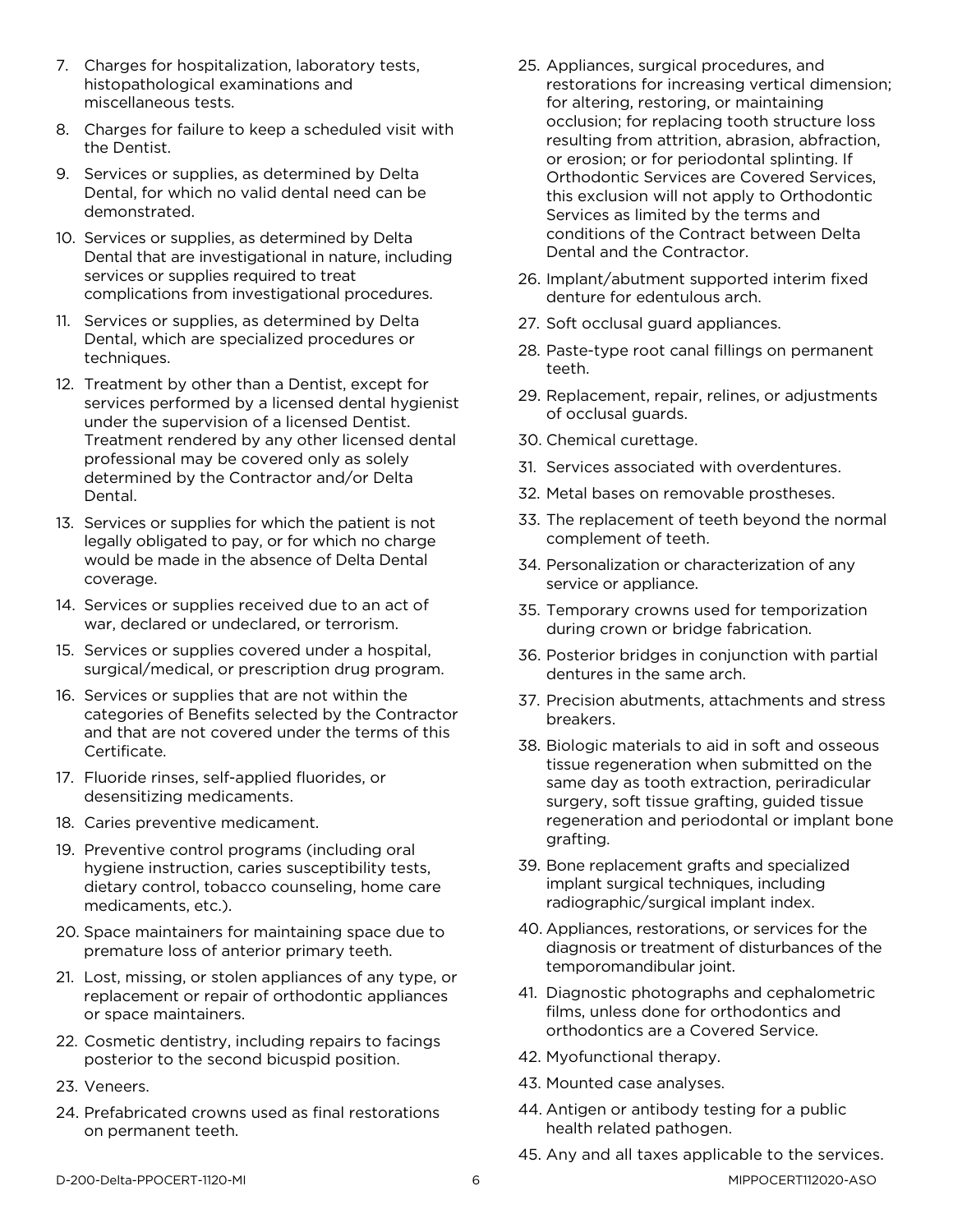46. Processing policies may otherwise exclude payment by Delta Dental for services or supplies.

Delta Dental will make no payment for the following services or supplies. Participating Dentists may not charge Members for these services or supplies. All charges from Nonparticipating Dentists for the following services or supplies are your responsibility:

- 1. Services or supplies, as determined by Delta Dental, which are not provided in accordance with generally accepted standards of dental practice.
- 2. The completion of forms or submission of Claims.
- 3. Consultations, patient screening, or patient assessment when performed in conjunction with examinations or evaluations.
- 4. Caries risk assessment performed on a Member age 2 or under.
- 5. Local anesthesia.
- 6. Acid etching, cement bases, cavity liners, and bases or temporary fillings.
- 7. Infection control.
- 8. Temporary, interim, or provisional crowns.
- 9. Gingivectomy as an aid to the placement of a restoration.
- 10. The correction of occlusion, when performed with prosthetics and restorations involving occlusal surfaces.
- 11. Diagnostic casts, when performed in conjunction with restorative or prosthodontic procedures.
- 12. Palliative treatment, when any other service is provided on the same date except X-rays and tests necessary to diagnose the emergency condition.
- 13. Post-operative X-rays, when done following any completed service or procedure.
- 14. Periodontal charting.
- 15. Pins and preformed posts, when done with core buildups.
- 16. Any substructure when done for inlays, onlays, and veneers.
- 17. A pulp cap, when done with a sedative filling or any other restoration. A sedative or temporary filling, when done with pulpal debridement for the relief of acute pain prior to conventional root canal therapy or another endodontic procedure. The opening and drainage of a tooth or palliative treatment, when done by the same Dentist or dental office on the same day as completed root canal treatment.
- 18. A pulpotomy on a permanent tooth, except on a tooth with an open apex.
- 19. A therapeutic apical closure on a permanent tooth, except on a tooth where the root is not fully formed.
- 20. Retreatment of a root canal by the same Dentist or dental office within two years of the original root canal treatment.
- 21. A prophylaxis or full mouth debridement, when done on the same day as periodontal maintenance or scaling in the presence of gingival inflammation.
- 22. Scaling in the presence of gingival inflammation when done on the same day as periodontal maintenance.
- 23. Prophylaxis, scaling in the presence of gingival inflammation, or periodontal maintenance when done within 30 days of three or four quadrants of scaling and root planing or other periodontal treatment.
- 24. Full mouth debridement when done within 30 days of scaling and root planing.
- 25. Scaling and debridement in the presence of inflammation or mucositis of a single implant, including cleaning of the implant surfaces without flap entry and closure, when performed within 12 months of implant restorations, provisional implant crowns and implant or abutment supported interim dentures.
- 26. Scaling and debridement in the presence of inflammation or mucositis of a single implant, when done on the same day as a prophylaxis, scaling in the presence of gingival inflammation, periodontal maintenance, full mouth debridement, periodontal scaling and root planing, periodontal surgery or debridement of a peri-implant defect.
- 27. Full mouth debridement, when done on the same day as comprehensive evaluation.
- 28. A sealant, sealant repair, preventive resin restoration or interim caries arresting medicament is not payable when done on the same day as a sealant, sealant repair, preventive resin restoration or interim caries arresting medicament performed on the same tooth.
- 29. An occlusal adjustment, when performed on the same day as the delivery of an occlusal guard.
- 30. Reline, rebase, or any adjustment or repair within six months of the delivery of a denture.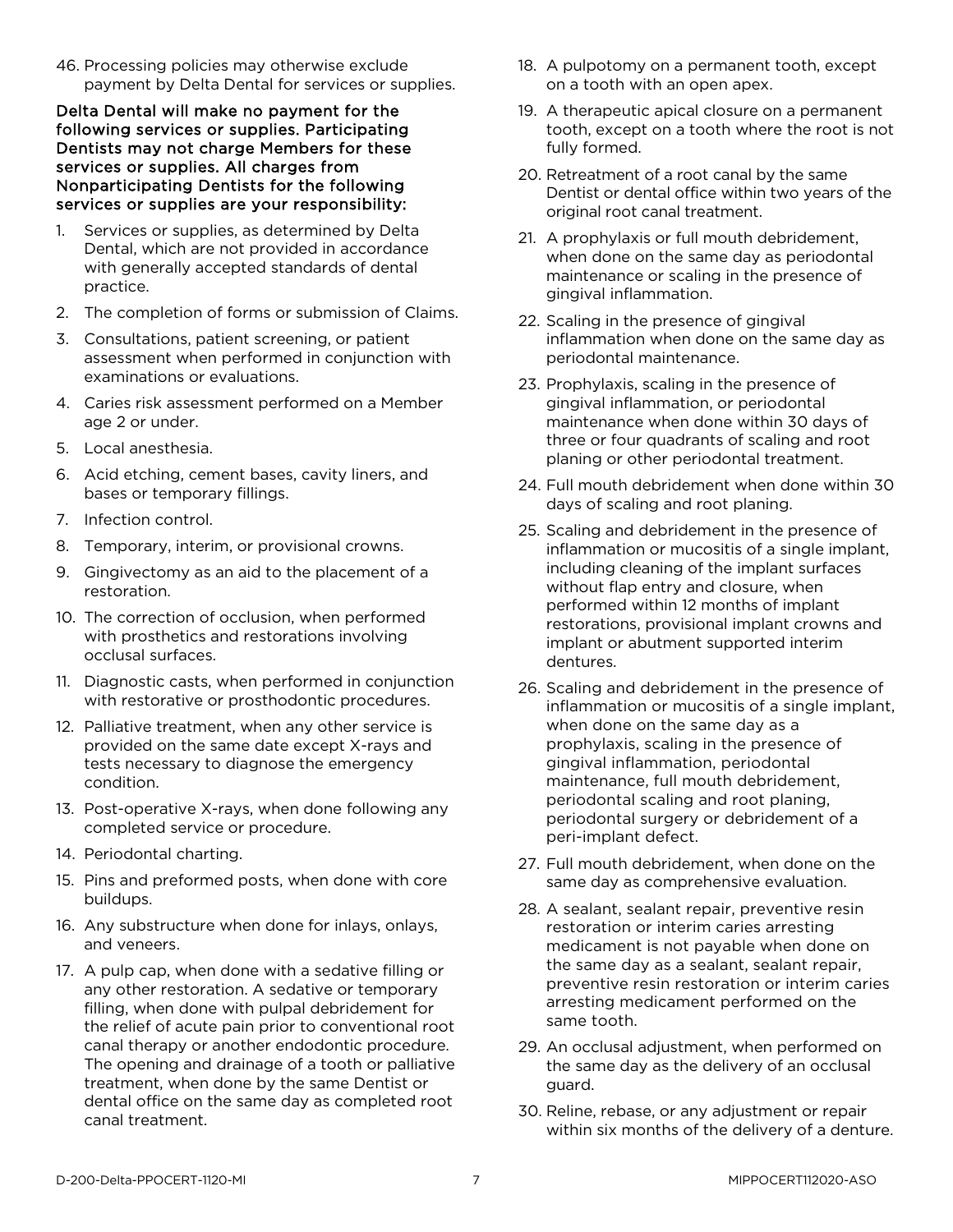- 31. Adjustments, temporary relines, or tissue conditioning within three months of delivery of an immediate denture.
- 32. Tissue conditioning, when performed on the same day as the delivery of a denture or the reline or rebase of a denture.
- 33. Periapical and/or bitewing X-rays, when done within a clinically unreasonable period of time of performing panoramic and/or full mouth X-rays, as determined solely by Delta Dental.
- 34. Charges or fees for overhead, internet/video connections, software, hardware or other equipment necessary to deliver services, including but not limited to teledentistry services.
- 35. Capture only images which are not associated with any interpretation or reporting.
- 36. Frenulectomy when performed on the same day as any other surgical procedure(s) in the same surgical area by the same dentist or dental office.
- 37. Implant removal when performed within three (3) months of an implant/mini-implant on the same tooth by the same dentist or dental office.
- 38. Processing policies may otherwise exclude payment by Delta Dental for services or supplies.

#### Limitations

The Benefits for the following services or supplies are limited as follows, unless otherwise specified in the Summary of Dental Plan Benefits. All charges for services or supplies that exceed these limitations will be your responsibility. All time limitations are measured from the actual date (i.e. to the day) of the applicable prior dates of services in our records with any Delta Dental Member Plan or, at the request of your Contractor, any dental plan:

- 1. Bitewing X-rays are payable once per calendar year, unless a full mouth X-ray which include bitewings has been paid in that same year.
- 2. Panoramic or full mouth X-rays (which may include bitewing X-rays) are payable once in any five-year period.
- 3. Any combination of teeth cleanings (prophylaxes, full mouth debridement, scaling in the presence of inflammation, and periodontal maintenance procedures) are payable twice per calendar year. Full mouth debridement is payable once in a lifetime.
- 4. Oral examinations and evaluations (not including limited problem focused evaluations or patient screenings) are only payable twice per calendar year, regardless of the Dentist's specialty.
- 5. Patient screening is payable once per calendar year.
- 6. Preventive fluoride treatments are payable twice per calendar year for people age 18 and under.
- 7. Bilateral space maintainers are payable once per arch in a lifetime for people age 13 and under.
- 8. Unilateral space maintainers are payable once per quadrant in a lifetime for people age 13 and under.
- 9. A distal shoe space maintainer is payable for first permanent molars once per quadrant for people age 8 and under.
- 10. Cast restorations (including jackets, crowns and onlays) and associated procedures (such as core buildups and post substructures) are payable once in any five-year period per tooth. Subsequent minor restoration on the same tooth are also subject to this five-year limitation.
- 11. Crowns or onlays are payable only for extensive loss of tooth structure due to caries (decay) or fracture (lost or mobile tooth structure).
- 12. Individual crowns over implants are payable at the prosthodontic benefit level once in a five year period.
- 13. Substructures, porcelain, porcelain substrate, and cast restorations are not payable for people age 11 and under.
- 14. Hard full or partial arch occlusal guards are payable once in a lifetime.
- 15. An interim partial denture is payable only for the replacement of permanent anterior teeth for people age 16 and under or during the healing period for people age 17 and over.
- 16. Biologic materials to aid in soft and osseous tissue regeneration are payable once per natural tooth in a 36 month period.
- 17. Prosthodontic Services limitations:
	- a. One complete upper and one complete lower denture, and any implant used to support a denture, are payable once in any five-year period.
	- b. A removable partial denture, endosteal implant (other than to support a denture), or fixed bridge is payable once in any five-year period unless the loss of additional teeth requires the construction of a new appliance.
	- c. A removable unilateral partial denture is payable once per quadrant in any 5 year period unless the loss of additional teeth requires the construction of a new appliance.

D-200-Delta-PPOCERT-1120-MI 8 MIPPOCERT112020-ASO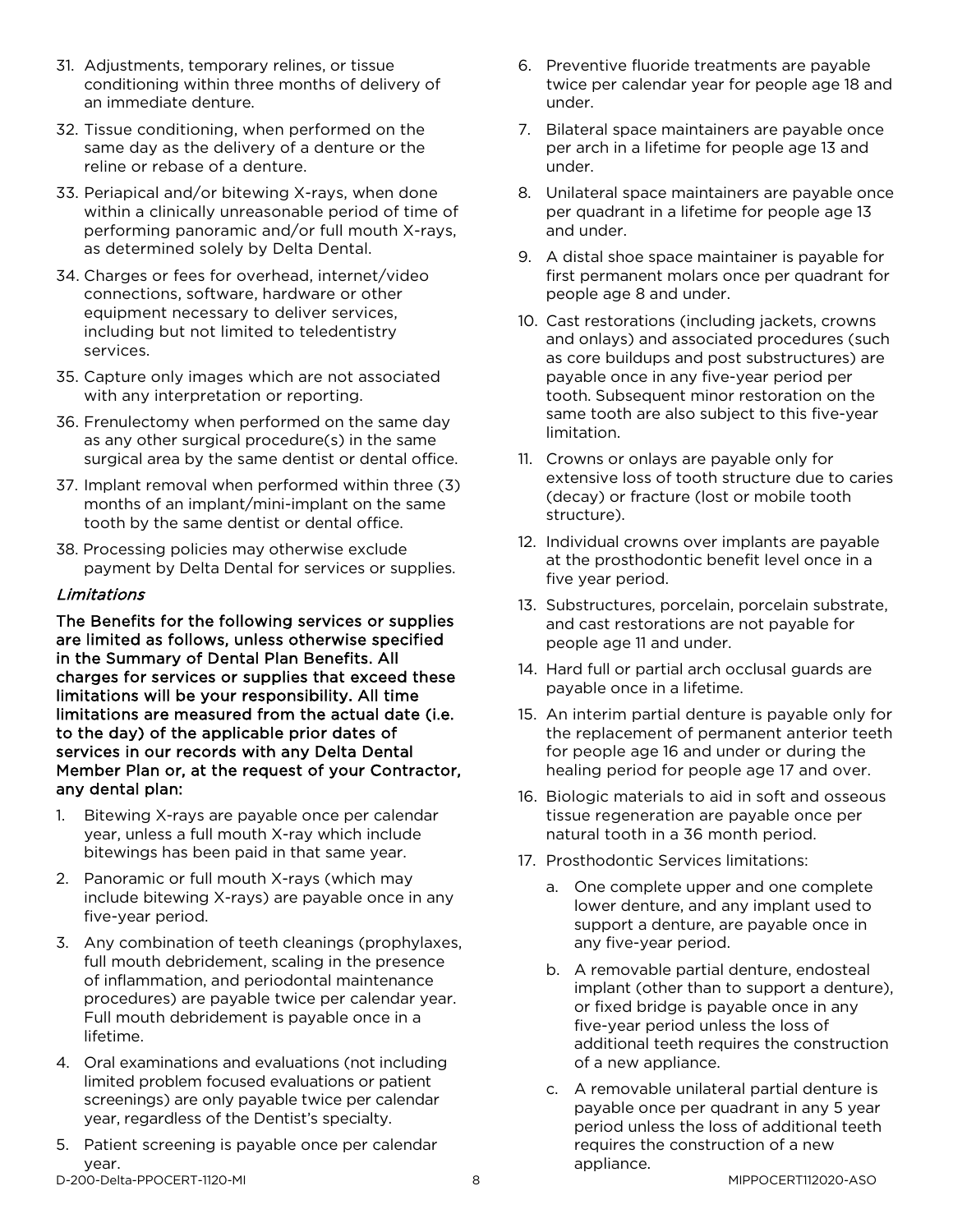- d. Fixed bridges and removable partial dentures are not payable for people age 15 and under.
- e. A reline or the complete replacement of denture base material is payable once in any three-year period per appliance.
- f. Implant removal is payable once per lifetime per tooth or area.
- g. Implant maintenance is payable once per any twelve (12) month period.
- h. Removal of a broken implant retaining screw is payable once in a 5 year period.
- 18. Orthodontic Services limitations, if covered under your Plan pursuant to your Summary of Dental Plan Benefits:
	- a. Orthodontic Services are payable for Members pursuant to the age limits specified in your Summary of Dental Plan Benefits.
	- b. If the treatment plan terminates before completion for any reason, Delta Dental's obligation for payment ends on the last day of the month in which the patient was last treated.
	- c. Upon written notification to Delta Dental and to the patient, a Dentist may terminate treatment for lack of patient interest and cooperation. In those cases, Delta Dental's obligation for payment ends on the last day of the month in which the patient was last treated.
- 19. Delta Dental's obligation for payment of Benefits ends on the last day of coverage. However, Delta Dental will make payment for Covered Services provided on or before the last day of coverage, as long as Delta Dental receives a Claim for those services within one year of the date of service.
- 20. When services in progress are interrupted, Delta Dental will not issue payment for any incomplete services; however, Delta Dental will calculate the Maximum Approved Fee that the dentist may charge you for such incomplete services, and those charges will be your responsibility. In the event the interrupted services are completed later by a Dentist, Delta Dental will review the Claim to determine the amount of payment, if any, to the Dentist in accordance with Delta Dental's policies at the time services are completed.
- 21. Care terminated due to the death of a Member will be paid to the limit of Delta Dental's liability for the services completed or in progress.
- 22. Optional treatment: If you select a more expensive service than is customarily provided, Delta Dental may make an allowance for certain services based on the fee for the customarily

provided service. You are responsible for the difference in cost. In all cases, Delta Dental will make the final determination regarding optional treatment and any available allowance.

Listed below are services for which Delta Dental will provide an allowance for optional treatment. Remember, you are responsible for the difference in cost for any optional treatment.

- a. Resin, porcelain fused to metal, and porcelain crowns (including implant crowns), bridge retainers, or pontics on posterior teeth – Delta Dental will pay only the amount that it would pay for a full metal crown.
- b. Overdentures Delta Dental will pay only the amount that it would pay for a conventional denture.
- c. Resin, or porcelain/ceramic onlays on posterior teeth – Delta Dental will pay only the amount that it would pay for a metallic onlay.
- d. Inlays, regardless of the material used Delta Dental will pay only the amount that it would pay for an amalgam or composite resin restoration.
- e. All-porcelain/ceramic bridges Delta Dental will pay only the amount that it would pay for a conventional fixed bridge.
- f. Implant/abutment supported complete or partial dentures – Delta Dental will pay only the amount that it would pay for a conventional denture.
- g. Gold foil restorations Delta Dental will pay only the amount that it would pay for an amalgam or composite restoration.
- h. Posterior stainless steel crowns with esthetic facings, veneers or coatings – Delta Dental will pay only the amount that it would pay for a conventional stainless steel crown.
- 23. Maximum Payment:
	- a. All Benefits available under This Plan are subject to the Maximum Payment limitations set forth in your Summary of Dental Plan Benefits.
- 24. If a Deductible amount is stated in the Summary of Dental Plan Benefits, Delta Dental will not pay for any services or supplies, in whole or in part, to which the Deductible applies until the Deductible amount is met.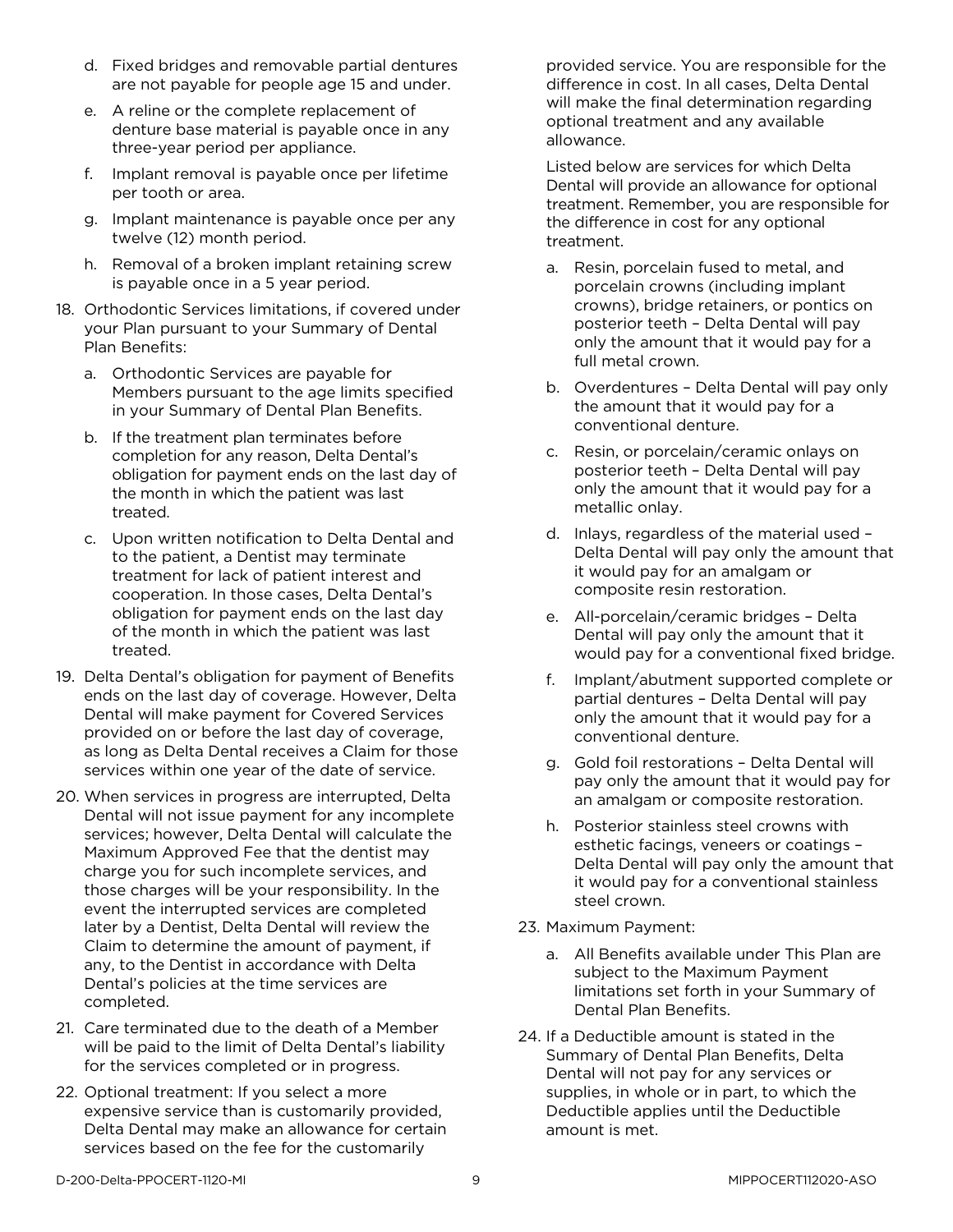- 25. Caries risk assessments are payable once in any 12-month period for Members age 3-18.
- 26. Assessments of salivary flow by measurement are payable once in any 36-month period.
- 27. Scaling and debridement in the presence of inflammation or mucositis of a single implant is payable once per tooth in any 24-month period.
- 28. A sealant, sealant repair, preventive resin restoration or interim caries arresting medicament is not payable when done on the same day as restorations involving the occlusal surface.
- 29. Interim caries arresting medicament is payable twice per tooth per Benefit Year and is limited to five (5) applications per day.
- 30. Sealants are covered once per tooth per lifetime on first permanent molars for Members age 9 and under.
- 31. Sealants are covered once per lifetime on second permanent molars for members age 14 and under.
- 32. One cone beam CT is allowed within a twelve (12) month period except when performed for TMD treatment.
- 33. Processing policies may otherwise limit payment by Delta Dental for services or supplies.

Delta Dental will make no payment for services or supplies that exceed the following limitations. All charges are your responsibility. However, Participating Dentists may not charge Members for these services or supplies when performed by the same Dentist or dental office. All time limitations are measured from the actual date (i.e. to the day) of the applicable prior dates of services in our records with any Delta Dental Member Plan or, at the request of your Contractor, any dental plan:

- 1. Amalgam and composite resin restorations are payable once in any two-year period, regardless of the number or combination of restorations placed on a surface.
- 2. Core buildups and other substructures are payable only when needed to retain a crown on a tooth with excessive breakdown due to caries (decay) and/or fractures.
- 3. Recementation of a crown, onlay, inlay, veneer, space maintainer, or bridge within six months of the seating date.
- 4. Retention pins are payable once in any two-year period. Only one substructure per tooth is a Covered Service.
- 5. Root planing is payable once in any two-year period.
- 6. Periodontal surgery is payable once in any three-year period.
- 7. A complete occlusal adjustment is payable once in any five-year period. The fee for a complete occlusal adjustment includes all adjustments that are necessary for a five-year period. A limited occlusal adjustment is not payable more than three times in any fiveyear period. The fee for a limited occlusal adjustment includes all adjustments that are necessary for a six-month period.
- 8. Tissue conditioning is payable twice per arch in any three-year period.
- 9. The allowance for a denture repair (including reline or rebase) will not exceed half the fee for a new denture.
- 10. Services or supplies, as determined by Delta Dental, which are not provided in accordance with generally accepted standards of dental practice.
- 11. Scaling and debridement in the presence of inflammation or mucositis of a single implant is payable once per tooth in any 24-month period when performed by the same office.
- 12. A sealant, sealant repair, preventive resin restoration or interim caries arresting medicament is not payable when done on the same day as restorations involving the occlusal surface when performed by the same office.
- 13. A sealant, sealant repair or preventive resin restoration is not payable when performed within 24 months of a sealant, sealant repair or preventive resin restoration performed on the same tooth.
- 14. One caries risk assessment is allowed on the same date of service.
- 15. One caries risk assessment is allowed within a twelve (12) month period when done by the same dentist/dental office.
- 16. One assessment of salivary flow by measurement is allowed within a twelve (12) month period when done by the same dentist/dental office.
- 17. Processing policies may otherwise limit payment by Delta Dental for services or supplies.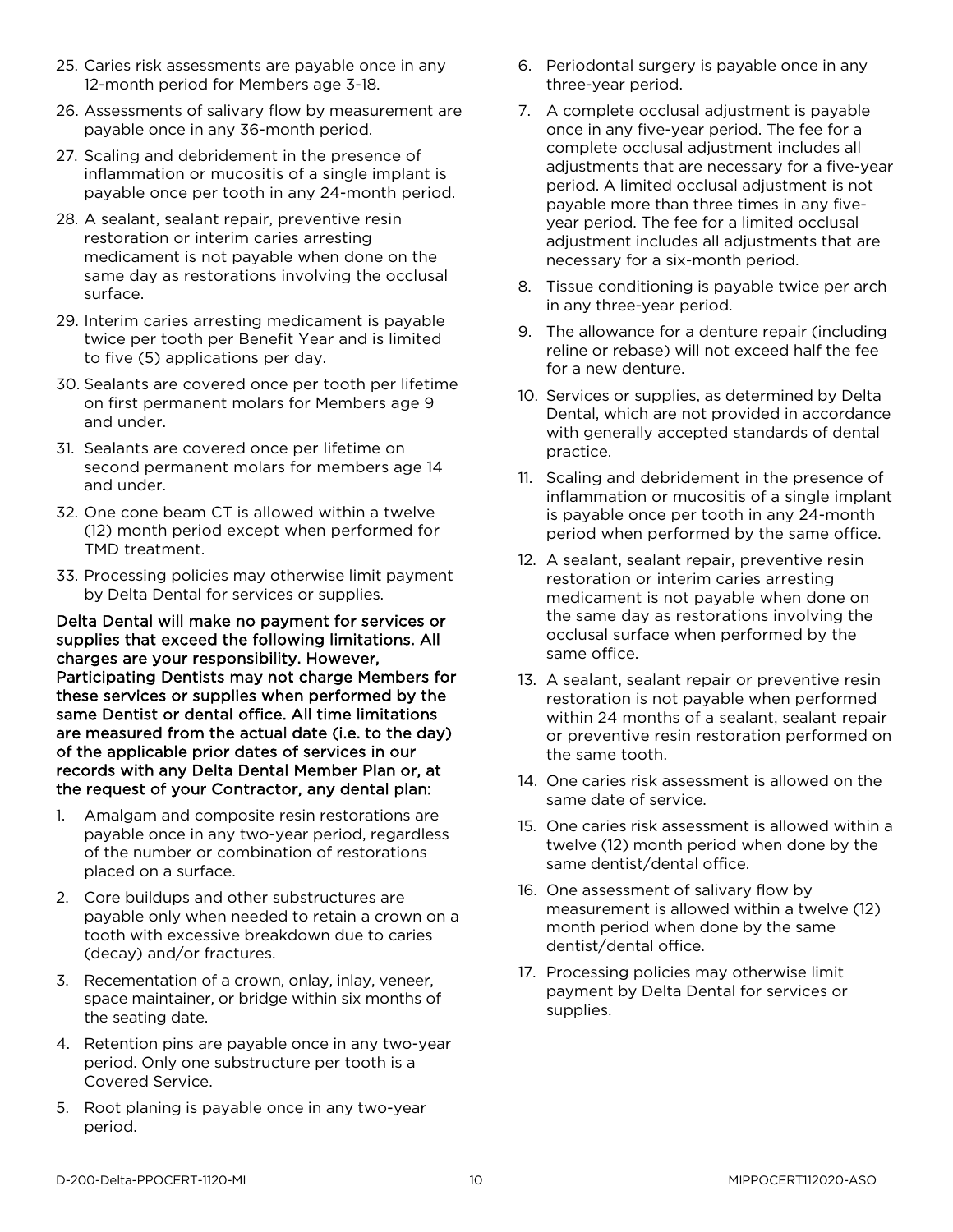#### IX. Coordination of Benefits

Coordination of Benefits ("COB") applies to This Plan when a Member has dental benefits under more than one plan. The objective of COB is to make sure the combined payments of the plans are no more than your actual dental bills. COB rules establish whether This Plan's Benefits are determined before or after another plan's benefits.

You must submit your bills to the primary plan first. The primary plan must pay its full benefits as if you had no other coverage. If the primary plan denies your Claim or does not pay the full bill, you may then submit the remainder of the bill to the secondary plan.

#### Which Plan is Primary?

To decide which plan is primary, Delta Dental will consider both the COB provisions of the other plan and the relationship of the Member to This Plan's Enrollee, as well as other factors. The primary plan is determined by the first of the following rules that applies:

#### 1. Non-coordinating Plan

If you have another plan that does not coordinate benefits, it will always be primary.

#### 2. Enrollee v. Dependent Coverage

The plan that covers the Member as an Enrollee will be primary over a plan that covers the Member as a dependent. However, please note that if the Member is a Medicare beneficiary, federal law may reverse this order.

#### 3. Children (Parents Divorced or Separated)

If a court decree makes one parent responsible for health care expenses, that parent's plan is primary.

If a court decree states that the parents have joint custody without stating that one of the parents is responsible for the Child's health care expenses, Delta Dental follows the birthday rule (see rule 4 below).

If neither of these rules applies, the order will be determined as follows:

- a. First, the plan of the parent with custody of the Child will be primary;
- b. Then, the plan of the spouse of the parent with custody of the Child will be primary;
- c. Next, the plan of the parent without custody of the Child will be primary; and
- d. Last, the plan of the spouse of the parent without custody of the Child will be primary.

#### 4. Children and the Birthday Rule

D-200-Delta-PPOCERT-1120-MI 11 MIPPOCERT112020-ASO The plan of the parent whose birthday is earliest in the calendar year is always primary for Children. For example, if your birthday is in

January and your spouse's birthday is in March, your plan will be primary for all of your Children. If both parents have the same birthday, the plan that has covered the parent for the longer period will be primary.

#### 5. Laid Off or Retired Employees

The plan that covers the Member as a laid off or retired employee or as a dependent of a laid off or retired employee will be primary.

#### 6. COBRA Coverage

The plan that is provided under a right of continuation pursuant to federal law or a similar state law (that is, COBRA) will be primary.

#### 7. Other Plans

If none of the rules above determines the order of benefits, the plan that has covered the Member for the longer period will be primary.

If the other plan does not have rule 5 and/or rule 6 (above) and decides the order of benefits differently from This Plan, This Plan may ignore either of those rules.

In the event that these rules do not determine how Delta Dental should coordinate benefits with another plan, Delta Dental will follow its internal policies and procedures for determining which plan is primary, unless prohibited by applicable law.

#### How Delta Dental Pays as Primary Plan

When Delta Dental is the primary plan, it will pay for Covered Services as if you had no other coverage.

#### How Delta Dental Pays as Secondary Plan

When Delta Dental is the secondary plan, it will pay for Covered Services based on the amount left after the primary plan has paid. It will not pay more than that amount, and it will not pay more than it would have paid as the primary plan.

When Benefits are reduced as described above, each Benefit is reduced in proportion. Benefits are then charged against any applicable benefit limit of This Plan.

#### Right to Receive and Release Needed Information

Delta Dental needs certain facts to apply these COB rules, and it has the right to decide which facts it needs. It may get needed facts from or give them to any other organization or person regarding the Claim being coordinated. Delta Dental need not tell or get the consent of any person to do this. Each person claiming Benefits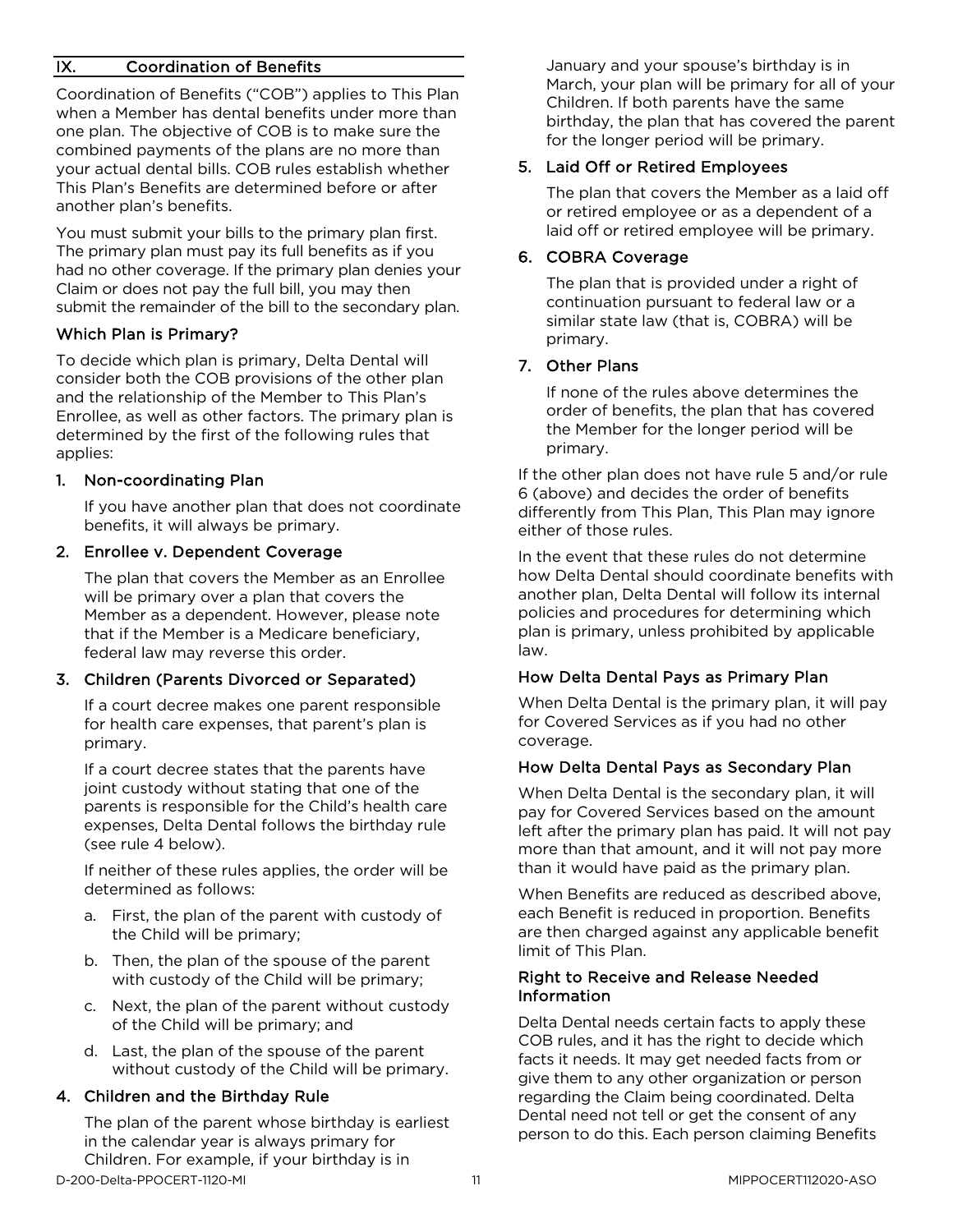under This Plan must give Delta Dental any facts it needs to pay the Claim.

#### Facility of Payment

A payment made under another plan may include an amount that should have been paid under This Plan. If it does, Delta Dental may pay that amount to the organization that made the payment.

That amount will then be treated as though it were a Benefit paid under This Plan, and Delta Dental will not have to pay that amount again. The term "payment made" includes providing benefits in the form of services, in which case "payment made" means reasonable cash value of the benefits provided in the form of services.

#### Right of Recovery

If the amount of the payments made by Delta Dental is more than it should have paid under this COB provision, Delta Dental may recover the excess from one or more of the persons it has paid or for whom it has paid, or any other person or organization that may be responsible for the benefits or services provided for the Member.

Payment includes the reasonable cash value of any benefits provided in the form of services.

#### X. Reconsideration and Claims Appeal Procedure

#### Reconsideration

If you receive notice of an Adverse Benefit Determination and you think that Delta Dental incorrectly denied all or part of your Claim, you or your Dentist may contact Delta Dental's Customer Service department and ask them to reconsider the Claim to make sure it was processed correctly. You may do this by calling the toll-free number, 800-524- 0149, and speaking to a telephone advisor. You may also mail your inquiry to the Customer Service Department at P.O. Box 9089, Farmington Hills, Michigan, 48333-9089.

When writing, please enclose a copy of your explanation of benefits and describe the problem. Be sure to include your name, telephone number, the date, and any information you would like considered about your Claim.

A request for reconsideration is not required and should not be considered a formal request for review of a denied Claim. Delta Dental provides this opportunity for you to describe problems, or submit an explanation or additional information that might indicate your Claim was improperly denied, and allow Delta Dental to correct any errors quickly and immediately.

Whether or not you have asked Delta Dental informally to reconsider its initial determination, you can request a formal review using the Formal Claims Appeal Procedure described below.

#### Formal Claims Appeal Procedure

If you receive notice of an Adverse Benefit Determination, you, or your Authorized Representative, should seek a review as soon as possible, but you must file your request for review within 180 days of the date that you received that Adverse Benefit Determination.

To request a formal review of your Claim, send your request in writing to:

#### Dental Director Delta Dental P.O. Box 30416 Lansing, Michigan 48909-7916

Please include your name and address, the Enrollee's Member ID, the reason why you believe your Claim was wrongly denied, and any other information you believe supports your Claim. You also have the right to review the contract between Delta Dental and the Contractor and any documents related to it. If you would like a record of your request and proof that Delta Dental received it, mail your request certified mail, return receipt requested.

The Dental Director or any person reviewing your Claim will not be the same as, nor subordinate to, the person(s) who initially decided your Claim. The reviewer will grant no deference to the prior decision about your Claim. The reviewer will assess the information, including any additional information that you have provided, as if he or she were deciding the Claim for the first time. The reviewer's decision will take into account all comments, documents, records and other information relating to your Claim even if the information was not available when your Claim was initially decided.

If the decision is based, in whole or in part, on a dental or medical judgment (including determinations with respect to whether a particular treatment, drug, or other item is experimental, investigational, or not medically necessary or appropriate), the reviewer will consult a dental health care professional with appropriate training and experience, if necessary. The dental health care professional will not be the same individual or that person's subordinate consulted during the initial determination.

The reviewer will make a determination within 60 days of receipt of your request. If your Claim is denied on review (in whole or in part), you will be notified in writing. The notice of an Adverse Benefit Determination during the Formal Claims Appeal Procedure will meet the requirements described below.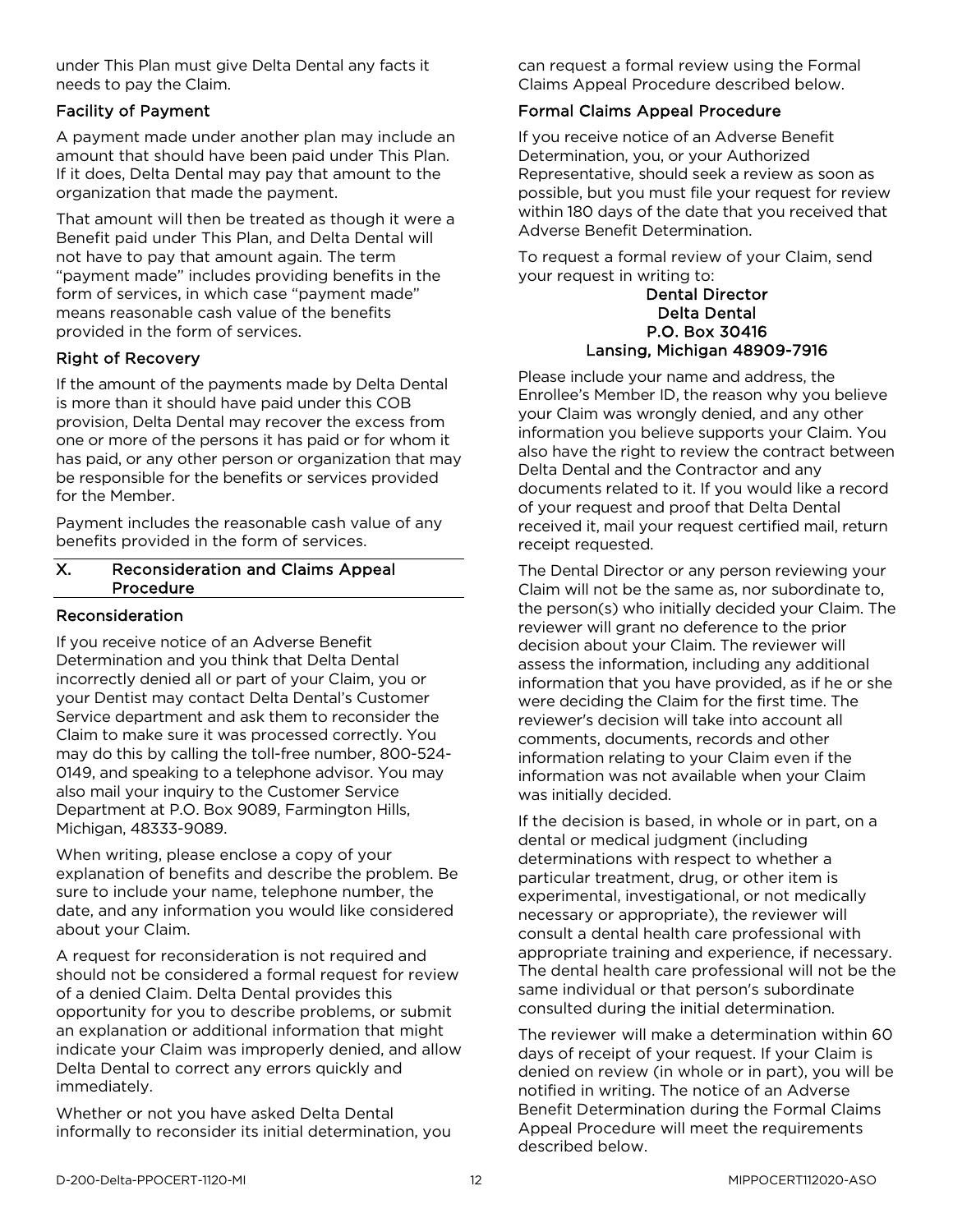#### Manner and Content of Notice

Your notice of an Adverse Benefit Determination will inform you of the specific reasons(s) for the denial, the pertinent plan provisions(s) on which the denial is based, the applicable review procedures for dental Claims, including time limits and that, upon request, you are entitled to access all documents, records and other information relevant to your Claim free of charge. This notice will also contain a description of any additional materials necessary to complete your Claim, an explanation of why such materials are necessary, and a statement that you have a right to bring a civil action in court if you receive an Adverse Benefit Determination after your Claim has been completely reviewed according to this Formal Claims Appeal Procedure. The notice will also reference any internal rule, guideline, protocol, or similar document or criteria relied on in making the Adverse Benefit Determination, and will include a statement that a copy of such rule, guideline or protocol may be obtained upon request at no charge. If the Adverse Benefit Determination is based on a matter of medical judgment or medical necessity, the notice will also contain an explanation of the scientific or clinical judgment on which the determination was based, or a statement that a copy of the basis for the scientific or clinical judgment can be obtained upon request at no charge.

The Adverse Benefit Determination notice will inform you of your right to a managerial-level conference to complete the formal grievance procedure.

#### XI. Termination of Coverage

Your Delta Dental coverage may automatically terminate:

- ♦ When the Contractor advises Delta Dental to terminate your coverage.
- ♦ On the first day of the month for which the Contractor has failed to pay Delta Dental.
- For fraud or misrepresentation in the submission of any Claim.
- ♦ For your Dependent, when they no longer qualify as a Dependent.
- For any other reason stated in the Contract between Delta Dental and the Contractor.

D-200-Delta-PPOCERT-1120-MI 13 MIPPOCERT112020-ASO Delta Dental will not continue eligibility for any person covered under This Plan beyond the termination date requested by the Contractor. A person whose eligibility is terminated may not continue group coverage under this Certificate, except as required by the continuation coverage provisions of the Consolidated Omnibus Budget Reconciliation Act of 1985 or comparable, nonpreempted state law ("COBRA").

#### XII. Continuation of Coverage

If theContractor is required to comply with COBRA and the Health Insurance Portability and Accountability Act of 1996 ("HIPAA") and your dental coverage would otherwise end, you and your Dependents may have the right to continue that coverage at your expense.

#### When is Plan Continuation Coverage Available?

Continuation coverage is available if your coverage or a covered Dependent's coverage would end because:

- 1. Your employment, if applicable, ends for any reason other than your gross misconduct.
- 2. You do not qualify as an Enrollee as set forth in your Summary of Dental Plan Benefits.
- 3. You are divorced or legally separated.
- 4. You die.
- 5. Your Dependent is no longer a Dependent.
- 6. You become enrolled in Medicare (if applicable).
- 7. You are called to active duty in the armed forces of the United States.

If you believe you are entitled to continuation coverage, you should contact the Contractor to receive the appropriate documentation required under the Employee Retirement Income Security Act of 1974 ("ERISA").

#### XIII. General Conditions

#### Assignment

Services and Benefits are for the personal benefit of Members and cannot be transferred or assigned, other than to pay Participating Dentists directly.

#### Subrogation and Right of Reimbursement

To the extent that This Plan provides or pays Benefits for Covered Services, Delta Dental is subrogated to any right you and/or your Dependent has to recover from another party or entity, including but not limited to, that party's insurer, or any other insurer that you or your Dependent may have, which would have been the primary payer if not for the payments made by Delta Dental. This includes but is not limited to, automobile, home, and other liability insurers, as well as any other group health plans.

To the extent that Delta Dental has a subrogation right, you and/or your Dependent must:

1. Provide Delta Dental with any information necessary to identify any other person, entity or plan that may be obligated to provide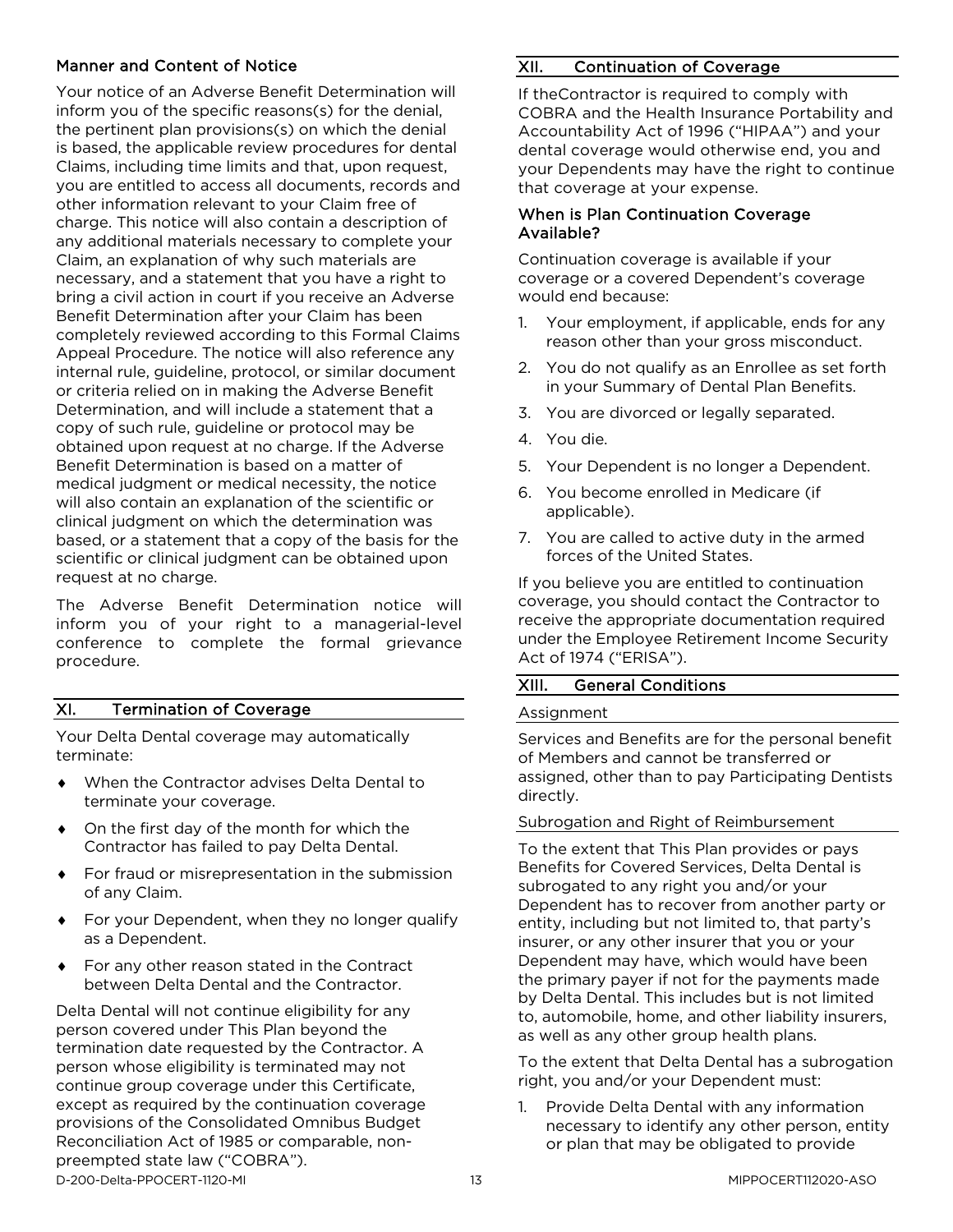payments or benefits for the Covered Services that were paid for by Delta Dental,

- 2. Cooperate fully in Delta Dental's exercise of its right to subrogation and reimbursement,
- 3. Not do anything to prejudice those rights (such as settling a claim against another party without notifying Delta Dental, or not including Delta Dental as a co-payee of any settlement amount),
- 4. Sign any document that Delta Dental determines is relevant to protect Delta Dental's subrogation and reimbursement rights, and
- 5. Provide relevant information when requested.

The term "information" includes any documents, insurance policies, and police or other investigative reports, as well as any other facts that may reasonably be requested to help Delta Dental enforce its rights. Failure by you or your Dependent to cooperate with Delta Dental may result, at the discretion of Delta Dental, in a reduction of future benefit payments available to you or your Dependent under This Plan of an amount up to the aggregate amount paid by Delta Dental that was subject to Delta Dental's equitable lien, but for which Delta Dental was not reimbursed.

#### Obtaining and Releasing Information

While you and/or your Dependent(s) are enrolled in This Plan, you and/or your Dependent(s) agree to provide Delta Dental with any information it needs to process Claims and administer Benefits for you and/or your Dependent(s). This includes allowing Delta Dental access to your dental records.

#### Dentist-Patient Relationship

Members are free to choose any Dentist. Each Dentist is solely responsible for the treatment and/or dental advice provided to the Member, and Delta Dental does not have any liability resulting therefrom.

#### Loss of Eligibility During Treatment

If a Member loses eligibility while receiving dental treatment, only Covered Services received while that person was covered under This Plan will be payable.

Certain services begun before the loss of eligibility may be covered if they are completed within 60 days from the date of termination. In those cases, Delta Dental evaluates those services in progress to determine what portion may be paid by Delta Dental. The difference between Delta Dental's payment and the total fee for those services is your responsibility. This provision does not apply to orthodontics if covered under This Plan.

#### Late Claims Submission

Delta Dental will make no payment for services or supplies if a Claim for such has not been received by Delta Dental within one year following the date the services or supplies were completed. In the event that a Participating Provider submits a Claim more than one year from the date of service, Delta Dental will deny that portion of the Claim that Delta Dental would have paid if the Claim had been timely submitted, and such denied portion of the Claim will not be chargeable to the Member. However, you will remain responsible for any applicable Deductible and/or Copayment. In the event that a Nonparticipating Provider submits a Claim more than one year from the date of service, Delta Dental will Deny the Claim and you may be responsible for the full amount.

#### Change of Certificate or Contract

No changes to this Certificate, your Summary of Dental Plan Benefits, or the underlying contract are valid unless Delta Dental approves them in writing.

#### Actions

You cannot bring an action on a legal claim arising out of or related to this Certificate unless you have provided at least 60 days' written notice to Delta Dental, unless prohibited by applicable state law. In addition, you cannot bring an action more than three years after the legal claim first arose or after expiration of the applicable statute of limitations, whichever is shorter. Any person seeking to do so will be deemed to have waived his or her right to bring suit on such legal claim. Except as set forth above, this provision does not preclude you from seeking a judicial decision or pursuing other available legal remedies.

#### Change of Status

You must notify Delta Dental, through the Contractor, of any event that changes the status of a Dependent. Events that can affect the status of a Dependent include, but are not limited to, marriage, birth, death, divorce, and entrance into military service.

#### Governing Law

This Certificate and the underlying group Contract will be governed by and interpreted under the laws of the state of Michigan.

#### Right of Recovery Due to Fraud

If Delta Dental pays for services that were sought or received under fraudulent, false, or misleading pretenses or circumstances, pays a Claim that contains false or misrepresented information, or pays a Claim that is determined to be fraudulent due to your acts or acts of your Dependents, it may recover that payment from you or your Dependents. Delta Dental may recover any